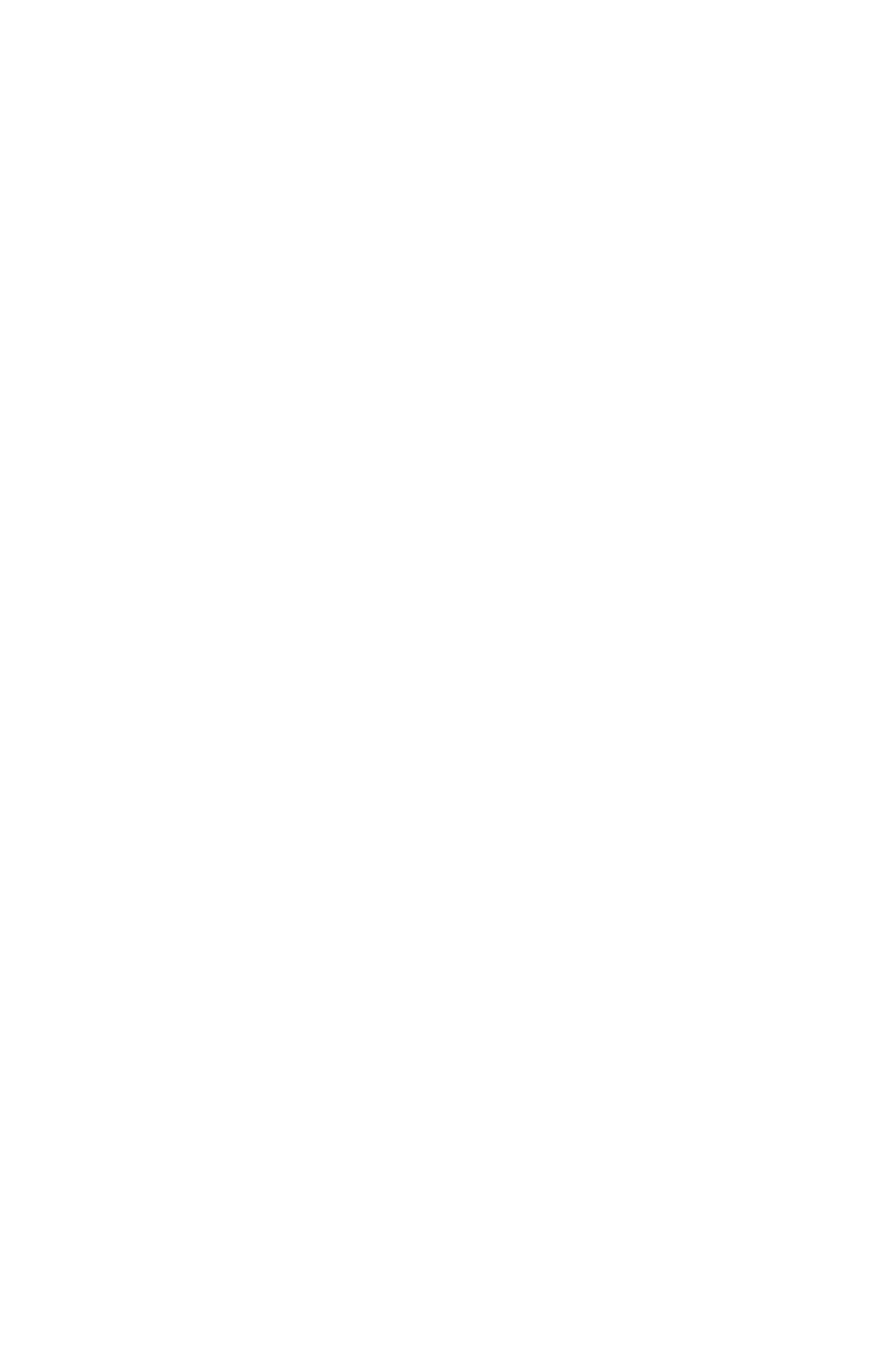

Sedgwick CCaunty

# AMANDA WEN

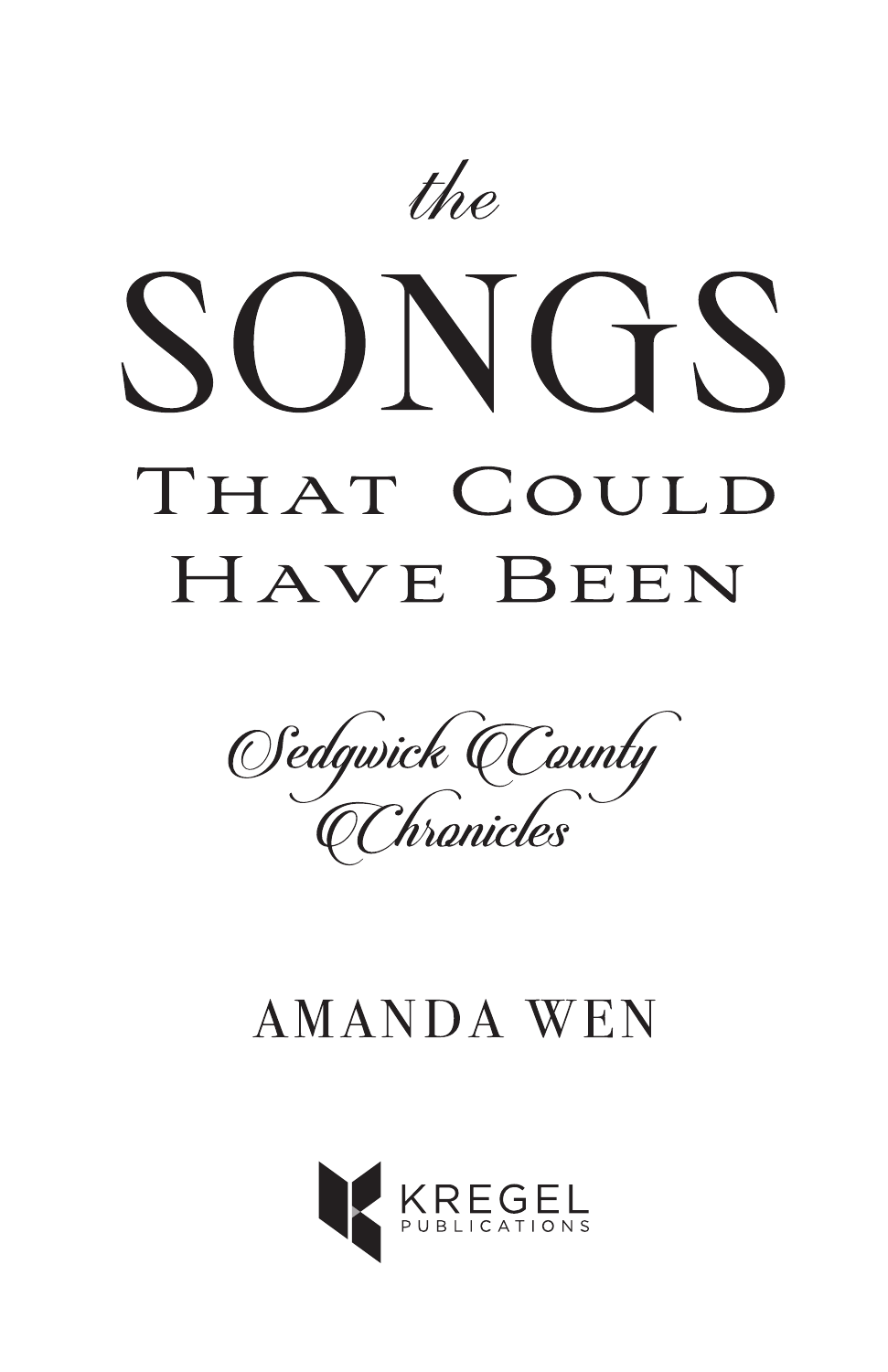#### *The Songs That Could Have Been* © 2022 by Amanda Wen

Published by Kregel Publications, a division of Kregel Inc., 2450 Oak Industrial Dr. NE, Grand Rapids, MI 49505. www.kregel.com.

All rights reserved. No part of this book may be reproduced, stored in a retrieval system, or transmitted in any form or by any means—for example, electronic, mechanical, photocopy, recording, or otherwise—without the publisher's prior written permission or by license agreement. The only exception is brief quotations in printed reviews.

The persons and events portrayed in this work are the creations of the author, and any resemblance to persons living or dead is purely coincidental.

Scripture quotations are from the King James Version.

Scripture quotations marked ESV are from the ESV® Bible (The Holy Bible, English Standard Version®), Copyright © 2001 by Crossway, a publishing ministry of Good News Publishers. Used by permission. All rights reserved.

### **Library of Congress Cataloging-in-Publication Data**

Names: Wen, Amanda, 1979- author. Title: The songs that could have been / Amanda Wen. Description: Grand Rapids, MI : Kregel Publications, [2022] | Series: Sedgwick County chronicles ; 2 Identifiers: LCCN 2021062956 (print) | LCCN 2021062957 (ebook) | ISBN 9780825447693 (paperback) | ISBN 9780825476983 (epub) Subjects: LCGFT: Novels. Classification: LCC PS3623.E524 S66 2022 (print) | LCC PS3623.E524 (ebook) | DDC 813/.6--dc23/eng/20220104 LC record available at https://lccn.loc.gov/2021062956 LC ebook record available at https://lccn.loc.gov/2021062957

ISBN 978-0-8254-4769-3, print ISBN 978-0-8254-7698-3, epub ISBN 978-0-8254-6940-4, Kindle

> Printed in the United States of America 22 23 24 25 26 27 28 29 30 31 / 5 4 3 2 1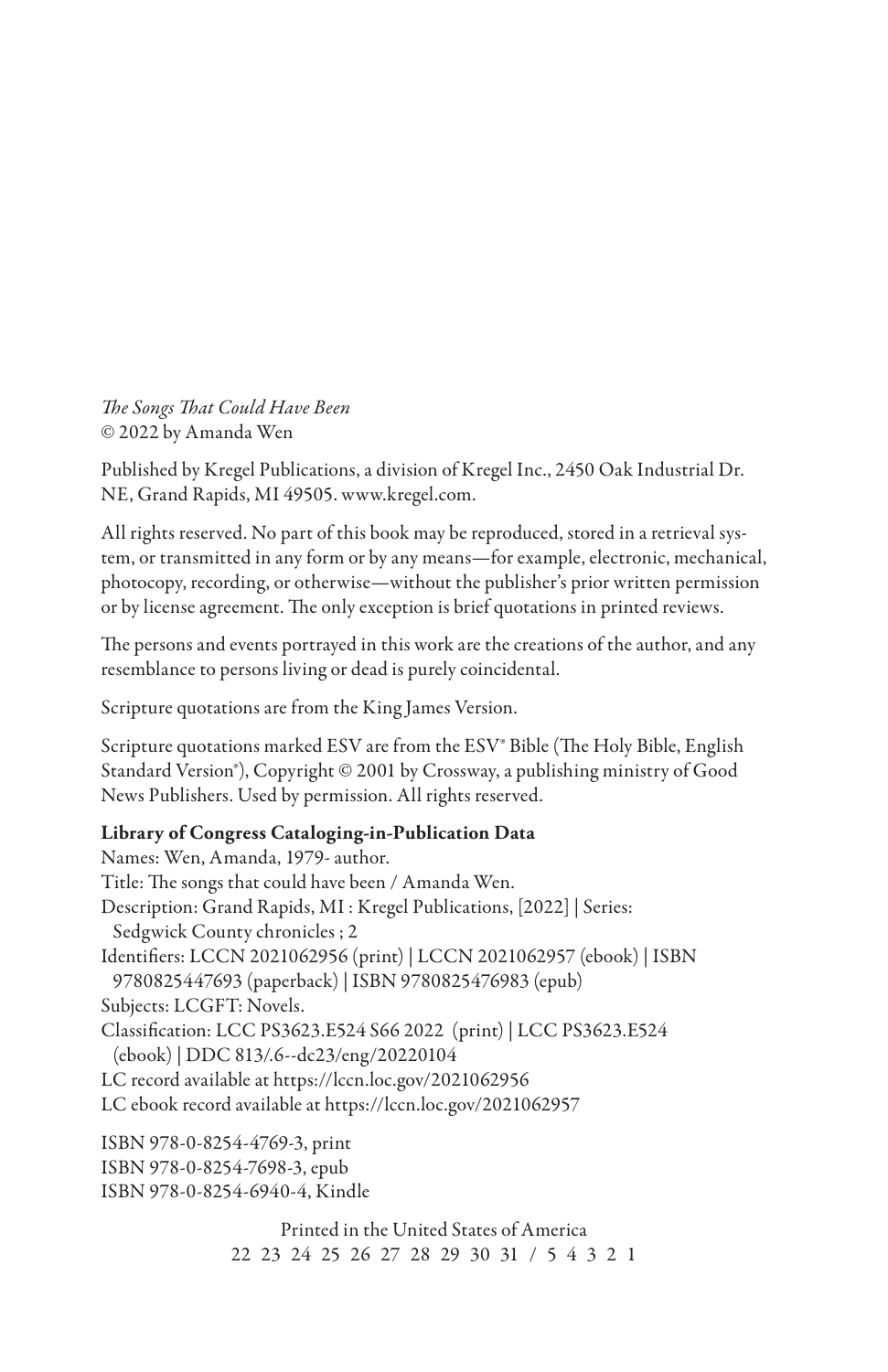To the glory of God in honor of the Lees, Millers, Petersons, and Wens. Thank you for welcoming our marriage. Lees, Millers, Peter<br>for welcoming ou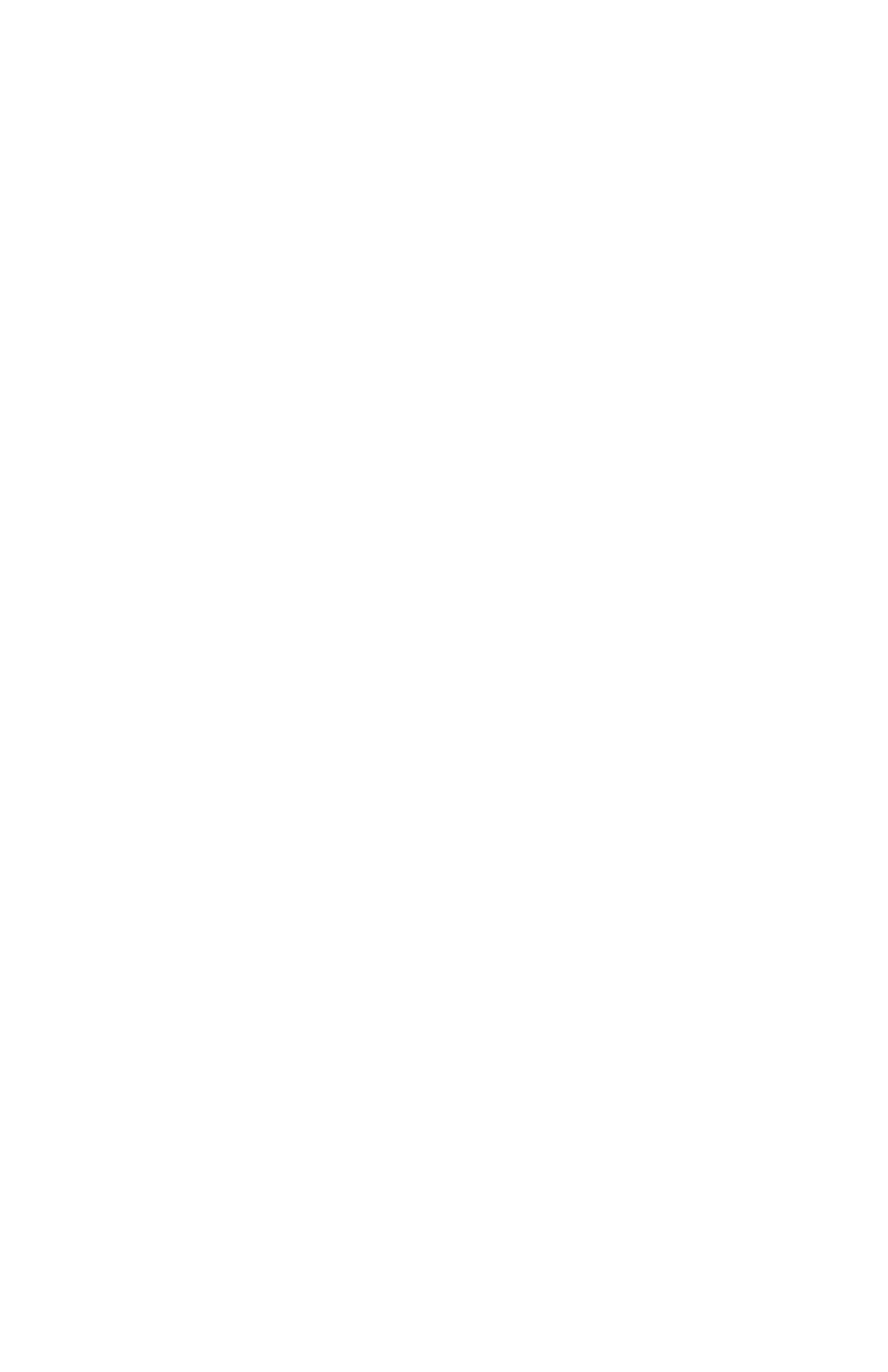# CHAPTER ONE  $\leftrightarrow$

CARTER DOUGLAS HATED running out of makeup.

Nearly eight years in the broadcast business, eight years of coating his face with foundation before going on air, had taught him to always keep a backup bottle on hand. But July in Wichita meant summer vacations, screwed-up schedules, and squall lines that kept him watching radar in the weather center long past his usual bedtime. This combo platter of too much work and not enough shut-eye meant many things had fallen by the wayside. So here he sat, half an hour before the Saturday 6:00 p.m. newscast, tilting, tapping, and turning the little bottle, pleading with those last clinging drops of creamy beige to slide out onto the sponge and let him smear them on his skin.

"No luck, huh?" Melanie Powell, on set in the anchor's chair, glanced up from her tablet. Like Carter, she routinely clocked in at three every weekday morning to help guide Kansans through school bus stops and rush-hour commutes. And, like Carter, she was pulling extra shifts to cover someone else's summer travels. The thick coating of cosmetics she'd already applied didn't quite hide the resulting blue-tinged bags beneath her eyes, but Carter knew better than to call attention to that.

Her observation forced him to face the truth. This bottle had nothing left. Zip. Zilch. Nada.

"Nope." Pushing his rolling office chair back from the desk, he tossed the makeup bottle, free-throw style, toward the metal wastebasket on the opposite side of the weather center. It hit the empty can with a satisfying clang. *And the crowd goes wild.*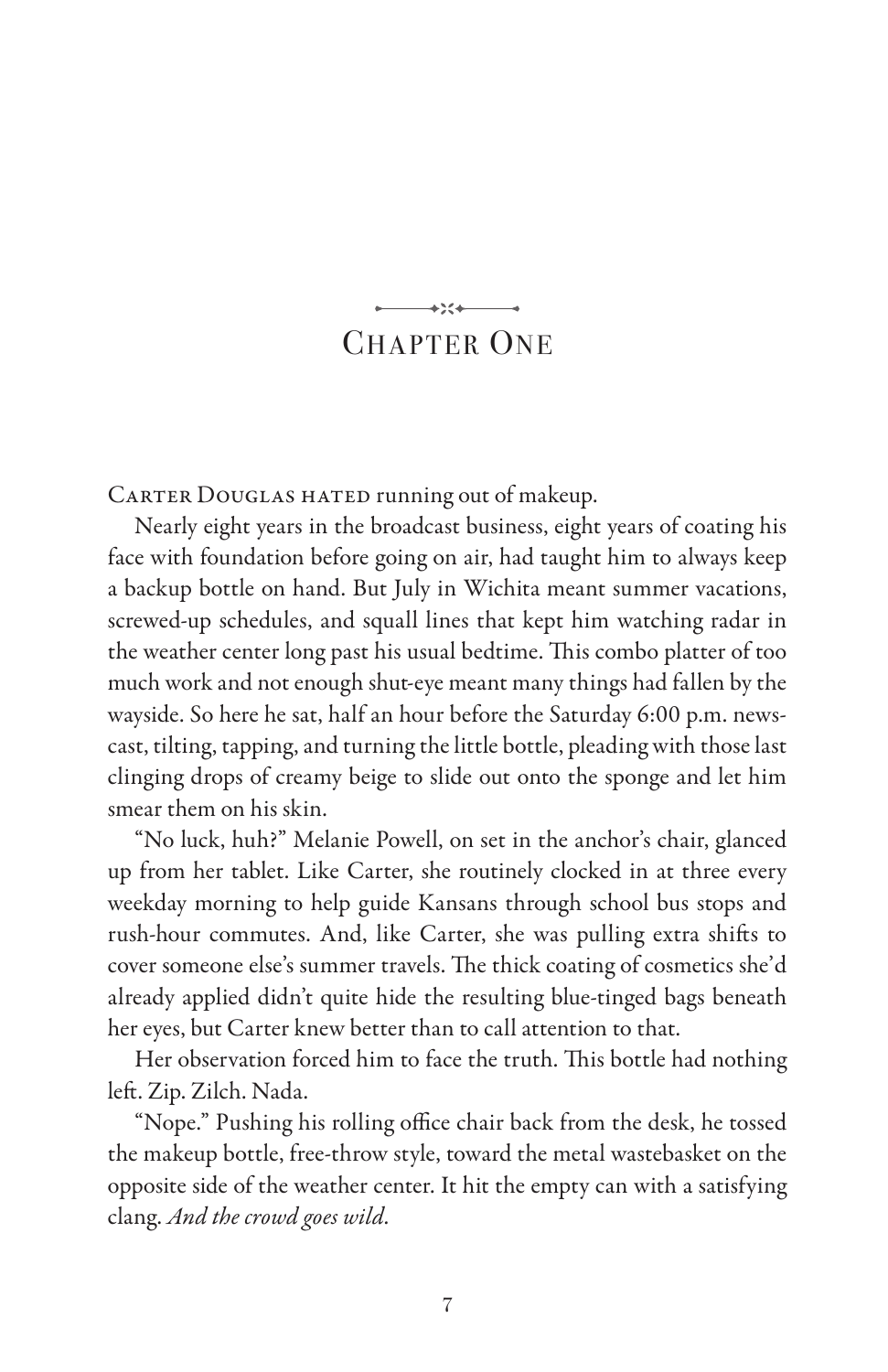#### The Songs That Could Have Been

"I'd let you use mine." His colleague's voice held a smile. "But I'm pretty sure you'd look like a vampire."

Carter chuckled. Mel's pale-as-a-bathroom-sink foundation combined with his deep-brown hair and slight widow's peak . . . that might not be too far off. All he'd need was a cape and some fangs.

"Help me remember that for the Halloween show, all right?" Tossing her a grin, he rose from the chair and retrieved his wallet from the desk drawer. "I'm off for more spackle. Get you anything?"

Mel tucked a lock of platinum-blonde hair behind her ear and looked up with a tired smile. "Coffee. Please. The stronger the better."

"One extra-strength rocket fuel comin' right up." Carter slid his wallet into the pocket of his dress pants and pushed open the wooden door to the studio.

A moment later he stepped through the lobby's double glass doors and into the wavy heat of the Channel Five parking lot. The contrast from freeze-dried indoor air to an outdoors as hot and damp as a dog's breath never ceased to amaze him. In the arid southwestern corner of Kansas, that endless sweep of horizon where he'd grown up, humidity was a nonissue. But here, even a two-minute walk across the parking lot made him break a sweat.

At least it was a relatively easy forecast.

The glass doors of Dylan's slid wide and beckoned Carter into the grocery store's air-conditioned bliss. Its location next to the studio made it the source of countless last-minute grocery runs and quick carryout meals—disappointing Mexican, decent Chinese, a beer fridge he avoided at all cost—and coffee so strong it practically required a fork, a longtime Channel Five favorite. He'd grab Mel's coffee just as soon as he picked up another bottle of foundation. He hung a quick left, strode down the cosmetics aisle to the section in the middle where his favorite brand could be found, and  $\ldots$ 

Well, crap.

The racks of foundation were nicely filled except the one that contained his perfect shade. The one he'd used for years. The only one that didn't make him look like a spray-tan experiment gone horribly wrong. Teeth clenched, he pawed through the bottles, praying one had been misplaced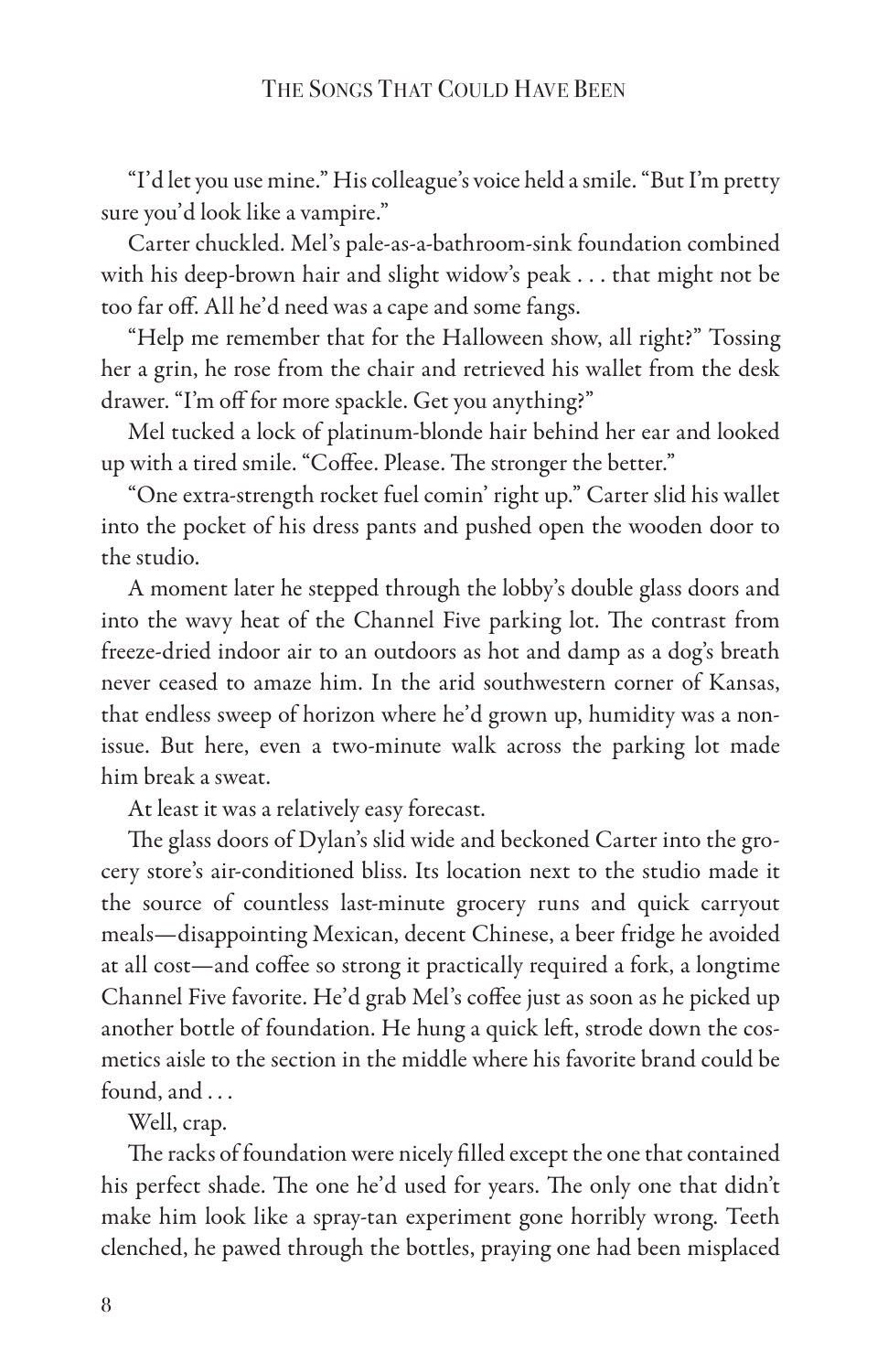somehow, but no luck. His shade, the catchily named B385, was nowhere to be seen.

Guess he wasn't the only one who sometimes forgot to plan ahead.

 $\rightarrow$ 

Lauren Anderson welcomed the blast of cold air that awaited her on the other side of Dylan's sliding glass doors. Peeling damp strands of hair off her neck, she gave quiet voice to uncharitable thoughts about the couple who'd insisted on an outdoor wedding despite triple-digit temperatures and humidity that made it feel even worse. While outdoor weddings led to some of the most gorgeous photos she'd ever taken, if she ever walked down the aisle herself? Indoors all the way.

At least the reception was inside, providing Lauren a few minutes en route to restock her coconut water. But as heavenly as the chilled beverage sounded, she ducked first into the ladies' room to assess her appearance. Ugh. Like a moron, she'd forgotten to wear waterproof mascara, and two hours of snapping photos under the relentless sun made her look more than a little like a demented raccoon.

A wet paper towel undid some of the damage, but not enough. With a sigh, she tossed the paper towel into the trash and jetted out of the bathroom. This was a job for makeup remover.

At just before six on a Saturday evening, she hadn't expected to encounter anyone in the cosmetics aisle, but tonight a dark-haired man stood there in a crisp white dress shirt and black slacks, frowning at rows of foundation as though they contained the secret formula for turning Diet Coke into plutonium. She suppressed a laugh at the man's obvious confusion. Was he making an emergency date-night makeup run for a wife or girlfriend? Contemplating a future as a drag queen?

But then she caught a glimpse of his profile, and her smile slid off and crashed to the floor. That strong, straight nose. Square jaw. Eyelashes that went on for miles.

This wasn't just any man.

It was Carter Douglas. Right here. In the flesh.

Lauren tore her attention away as if burned and tried to calm her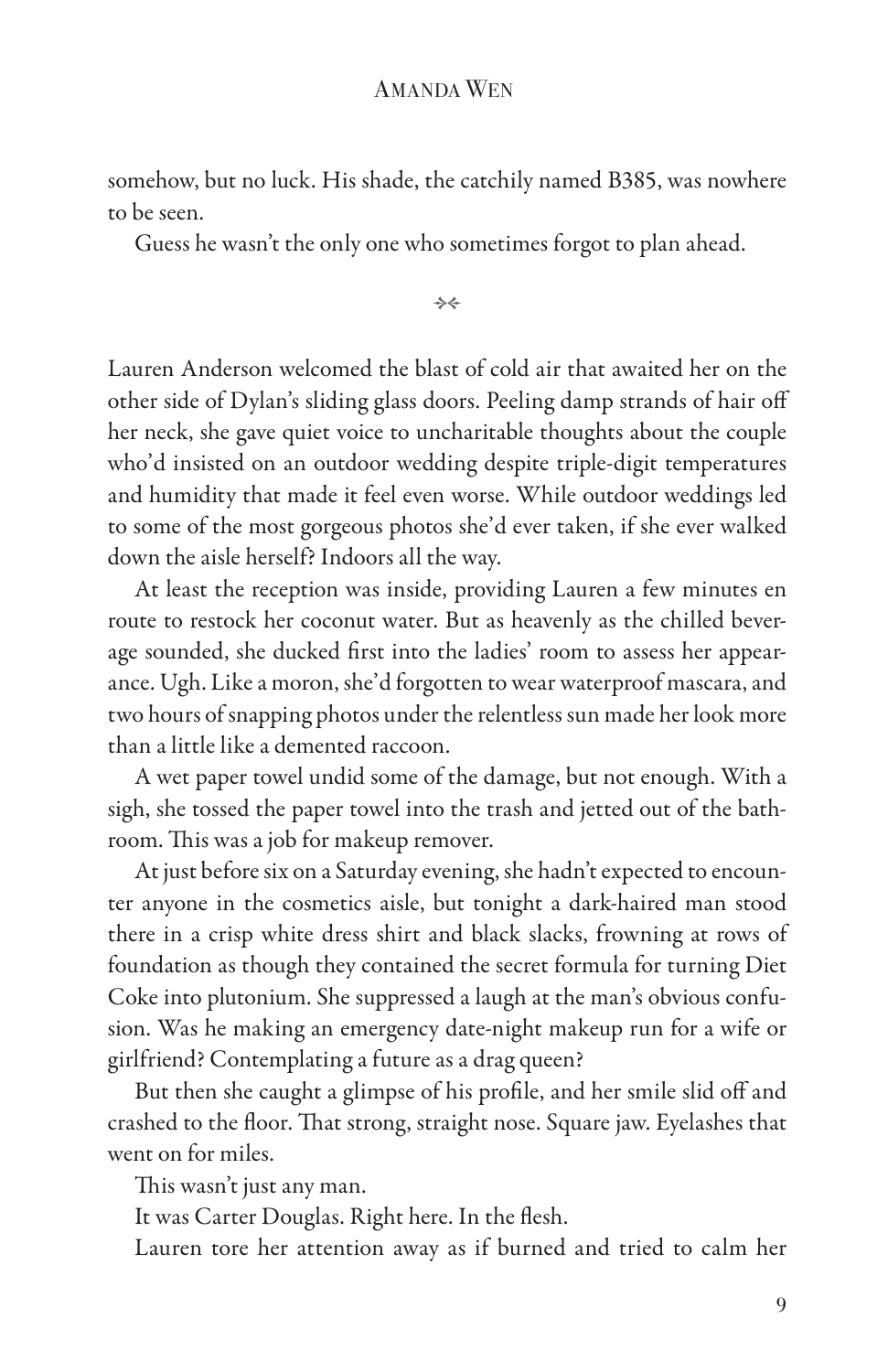queasy stomach and racing heart. She'd known since last spring he was here in Wichita. And in case she could've forgotten, that enormous *Mornings with Carter and Mel* billboard beaming down on the expressway stood as a reminder of the face that had haunted her since high school.

He'd been lanky and teen-idol cute back then, with gleaming dark eyes and a devil-may-care grin. But now, now that broad shoulders filled out every inch of that dress shirt in the best possible way, now that faint smile lines bracketed his mouth and his formerly unruly hair was cut and styled to perfection . . . now, he was positively *smoldering*.

He glanced her way, and her cheeks heated despite the air-conditioning. She fixed her gaze forward on the fluorescently lit shelves, pretending to be deeply interested in . . .

Zit cream.

Great. Just when it couldn't get any more thirteen years ago.

"Excuse me." His tenor voice, deeper and more sonorous with age, jerked her attention to her right. A self-deprecating grin curved his lips, and deep-brown eyes held a touch of puppy-dog pleading.

Her stomach knotted. "Yes?"

"I'm not trying to be sexist, promise, so please don't take this the wrong way, but I go on air in a few minutes, and I could use another pair of eyes." He held up two bottles of foundation, one on each side of his face. "Which one's a better match? They're out of my usual."

Lauren stared. Not at the ludicrous sight of her ex-boyfriend trying to decide on makeup shades—although that would doubtless be funny later—but because he didn't recognize her. Not even a flicker of remembrance crossed those sculpted features.

How many times had she dreamed of this moment? Carter Douglas tumbling back into her life unexpectedly and not recognizing her because she was thin and gorgeous.

Okay. After an afternoon under the Kansas broiler, she wasn't gorgeous. Not right now.

But she was thin.

That, she'd made sure of.

Suppressing a smile of triumph, she glanced at the two bottles he held. Neither was ideal, but another brand one rack over held the perfect match.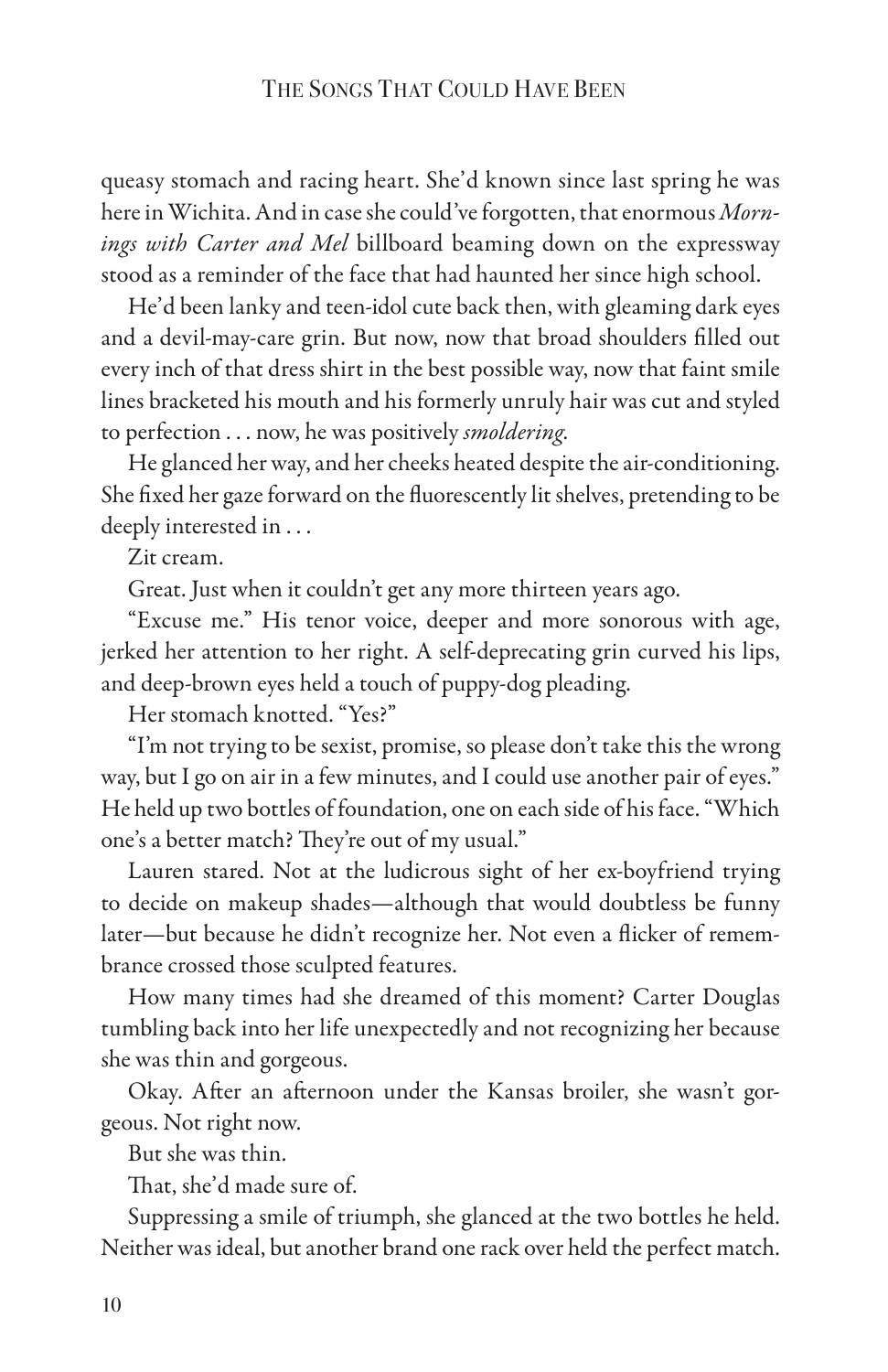"This one." She grabbed it and held it out to him.

"You sure?" He shifted both bottles to his right hand and took the new one.

"Mm-hm. Those others are too warm for your undertones. They'll make you look kinda orangey."

"Thank you. Truly. You may have just saved my job." Bottles clinked together as he returned the unwanted makeup to the rack. "So are you an artist of some kind? You sure seem to know a lot about undertones."

Was he . . . flirting with her? The playfulness in his voice indicated he might be, and the suggestive wiggle of his eyebrows confirmed it. Then he flashed a smile, one almost bright enough to produce a cartoonlike *ping*.

He still had no idea. She could walk out of here right now and he'd never be the wiser. That would probably be the smart, responsible, adult-y thing to do.

But all those empty promises, those pretty but meaningless words, had left deep wounds. Wounds that had taken years to recover from. And her battle-scarred heart wouldn't let her walk away without Carter Douglas knowing beyond a doubt just exactly who had picked out the perfect shade of makeup for him.

"I'm a photographer, yeah." Stepping to her left, she reached for the makeup-remover wipes and grabbed two packages. She tucked one under her arm, then gently thumped the other one into the center of Carter's chest. "That stuff's waterproof, by the way. You'll need these."

He replaced her hand on the package, his expression bewildered. "Thanks."

"Now you have everything." Mic dropped to perfection, she walked past him, humming a song she and Carter had performed under those summer-theater spotlights here in Wichita all those years ago. She'd played Hodel, her blonde curls hidden beneath a dark wig and colorful kerchief, while Carter stood tall and proud, a beret on his head and a rakish grin on his lips, *Fiddler on the Roof* 's perfect Perchik. Her steps were slow enough, though, and quiet enough, to hear the shuffle of his shoes, the crinkle of the plastic package still cradled against his chest.

"*Lauren*?"

There it was.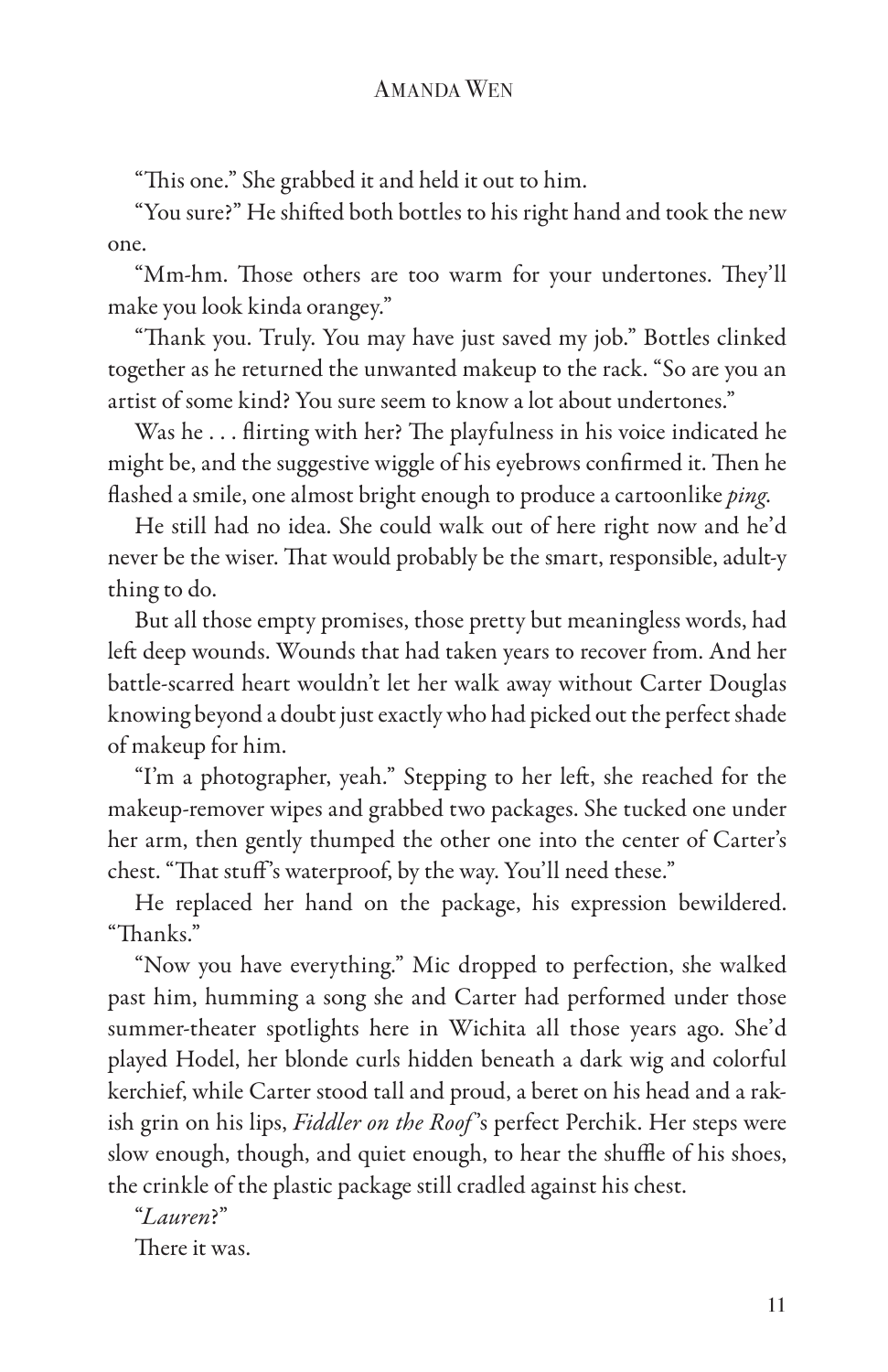She stopped. Turned.

Carter stood in the middle of the aisle, makeup in one hand, package of wipes in the other. His mouth hung open, and a vertical line formed between furrowed dark brows.

The victorious smile she'd been fighting finally burst forth. "Hello, Carter."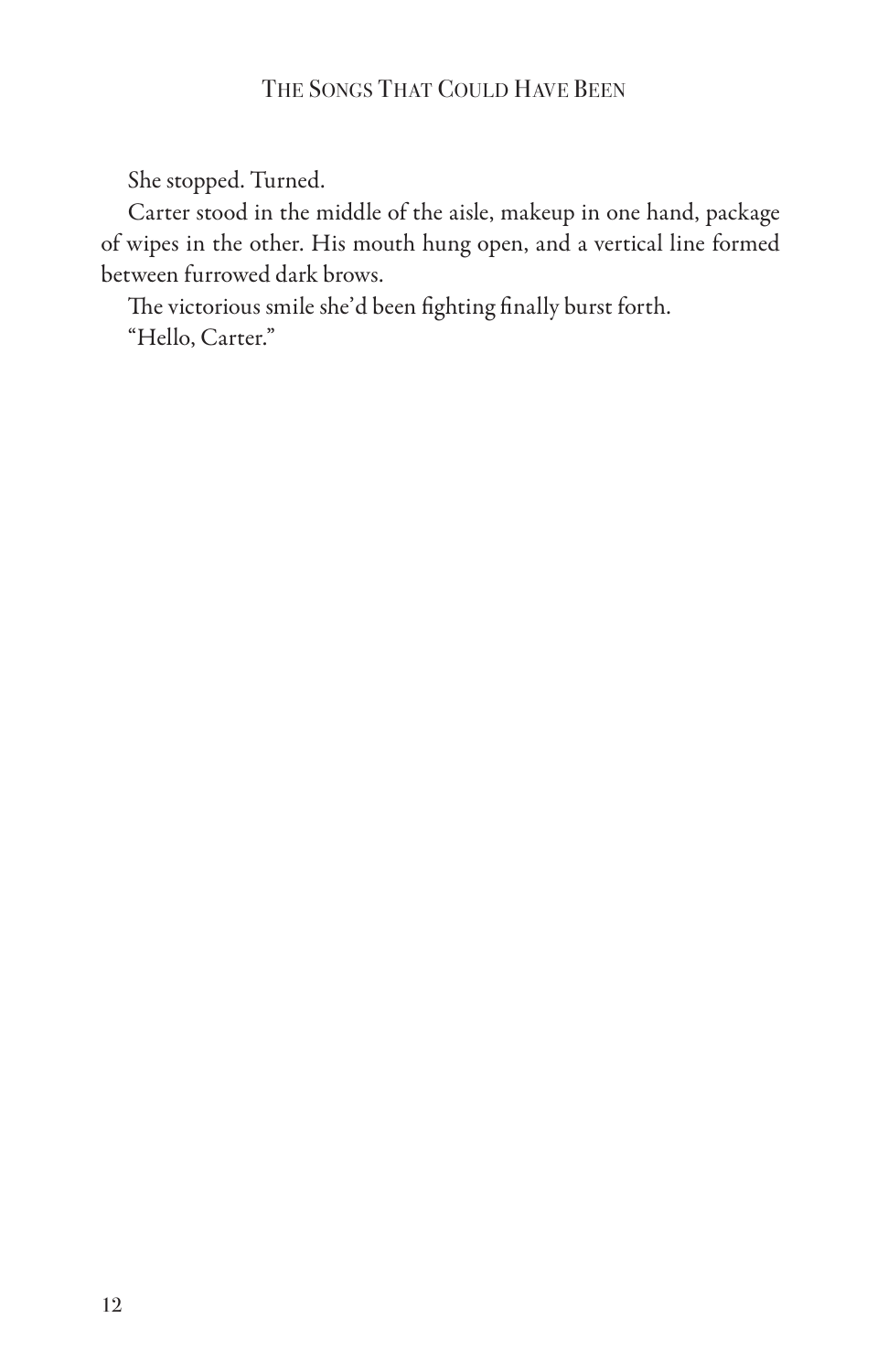# CHAPTER TWO  $\leftrightarrow$

LAUREN ANDERSON. AFTER all this time.

The stunning truth must've made him stare a beat too long, if her slightly raised eyebrow was any indication. And the smile tugging at her lips, the one that deepened an adorable dimple on the right side of her mouth, shot him back to that sweet summer. Ten magical weeks, too perfect to last.

"Wow, Lauren. It's great to see you." He didn't want to stare, but he couldn't help it. She looked so different. The round, apple-cheeked face he remembered now featured high cheekbones and a defined jaw. Delicate collarbones peeked from beneath the straps of her sundress, and one slender arm wrapped around a midsection much smaller than it used to be. Even her hair was different. A deeper, more golden hue than the bleached blonde she'd had in high school, and she'd ditched her tight, carefully curled ringlets for a riot of tousled waves atop her head. Sunkissed, wind-blown strands escaped to dance around her long neck and freckled shoulders.

But her bottomless blue eyes, ringed with green in the center and fringed with long dark lashes . . . those hadn't changed. They'd peered at him with such love, those eyes had, and that image had haunted him for the last thirteen years. Served to remind him all that his train wreck of a life had cost them both.

Her tilted head told him he'd been staring again, and he summoned his best camera-ready smile. "Sorry. It's just . . . you look so different. The years have been good to you."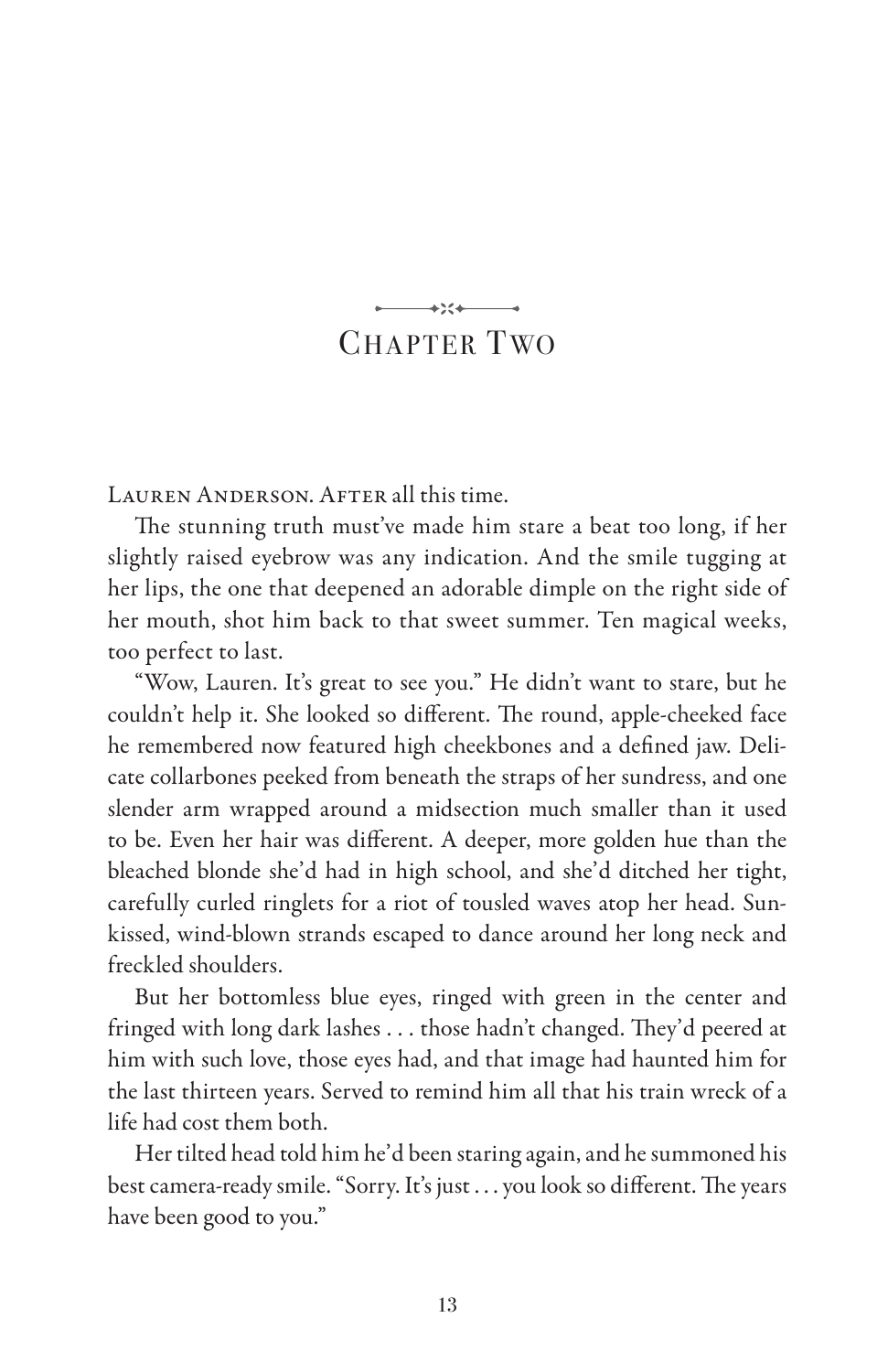#### The Songs That Could Have Been

She laughed. The same silvery Lauren laugh, but it held an edge he hadn't heard before. "Thank you."

Had he hit a nerve somehow? She'd been sensitive about her weight that summer. A couple thoughtless comments from the director had brought her near tears and burned his heart with rage on her behalf. Over and over he'd tried to help her see herself the way he saw her.

To him, she'd always been beautiful.

"So what brings you to Wichita?" Tucking the package of makeupremover wipes beneath his arm, Carter dusted off the boxes in his memory bank. "Your grandparents live here, right?"

"Grandma does. Grandpa passed away a couple years back, right when Grandma's Alzheimer's started to get bad. I moved in with her to help, and it worked okay for a while, but . . ." She paused, the story she wasn't telling him filled in by the warbling of a country singer on the store's sound system. "We had to move her to a home last year. She likes it, though, and she still remembers me most of the time, so it could be worse."

His heart ached at the one-two punch Lauren had suffered. Warmed at her compassion. "I'm so sorry." Without thinking, he reached out and gave her shoulder a gentle squeeze. The muscles beneath his fingertips tensed, but she didn't jerk away. He'd consider that a hopeful sign.

"What about you?" Her chin lifted, and the arm around her midsection tightened. "I mean, I guess you live here now too, what with Channel Five and all  $\ldots$ "

"And all the perks that come with that." He jiggled the bottle of foundation. "But yeah. Been doing weather there a little over a year."

"Weather, huh?" She looked him up and down. "Last time I checked, you were dead set on the anchor's chair at CNN."

Carter stuffed his free hand into his pocket. "Yeah, well. Life has a way of not going quite the way you planned."

"If it's any comfort, my career ambition as the next Taylor Swift didn't exactly pan out either."

Moonlit memories swam to the surface. Memories of that little spot by the creek on her grandparents' farm. Of Lauren, her hair whispering against her cheek as she bent over the neck of that beat-up guitar.

That was the night that had changed everything.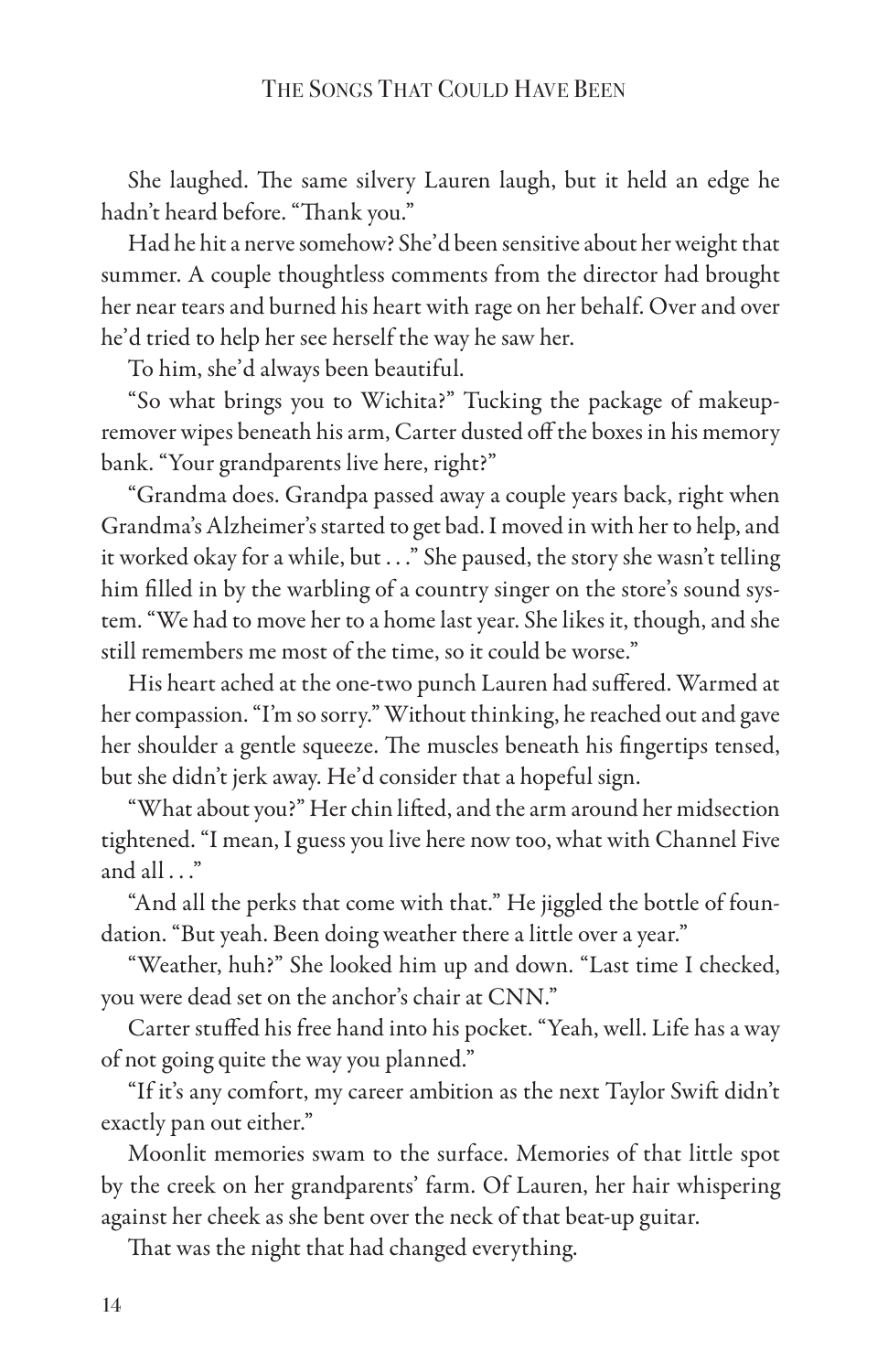He cleared his throat. "So you're a photographer now?"

"I am." Her shoulders lowered, and the grip of her arm around her midsection eased. "Weddings, newborns, my food blog . . ."

He blinked. "Food blog?"

A spark lit her eyes, albeit a guarded one. "Health food mostly."

That probably explained her weight loss.

"I do a lot of plant-based, organic, that kind of thing. I want people to know how delicious and fun it is to cook and eat the food God intended."

He grinned. "I'm mostly on the Drive-Thru Diet, so I'll have to take your word for it."

"You'd swear off that drive-thru junk if you made my Bananarama Pancakes." She poked her index finger at him. "Three ingredients, super easy, and way yummier than a McFat-and-Calories Deluxe."

"I'll have to pop the batteries out of my smoke detector before I start, then."

Lauren's laugh made him feel like he'd just swished a three-pointer. "Seriously, anyone can make this." Bracelets clinked as she pawed through a colorful woven bag and pulled out a business card. "Here. The pancakes were last Thursday's post."

He took the card from her outstretched fingertips, but his eyes skated right over the web address to the little picture of her on the right. Graceful cupped hands overflowed with berries and leafy greens, loose golden waves tumbled over her shoulders, and her smile was the same one that had made his heart thump all those years ago.

It thumped now too.

He pretended not to notice.

"Listen, Carter, I've got to run. But it was good seeing you again." She paused, opened her mouth, then shut it with a slight shake of her head, whatever she'd been about to say destined to remain a mystery. "You take care, okay?"

"Yeah." His voice didn't sound like his own. "You too, Lauren."

She retreated down the cosmetics aisle, her sandals slapping softly against the tile floor in an odd rhythm with the final strains of the song.

A sharp buzz in his pocket jolted him, and he pulled out his phone. Mel.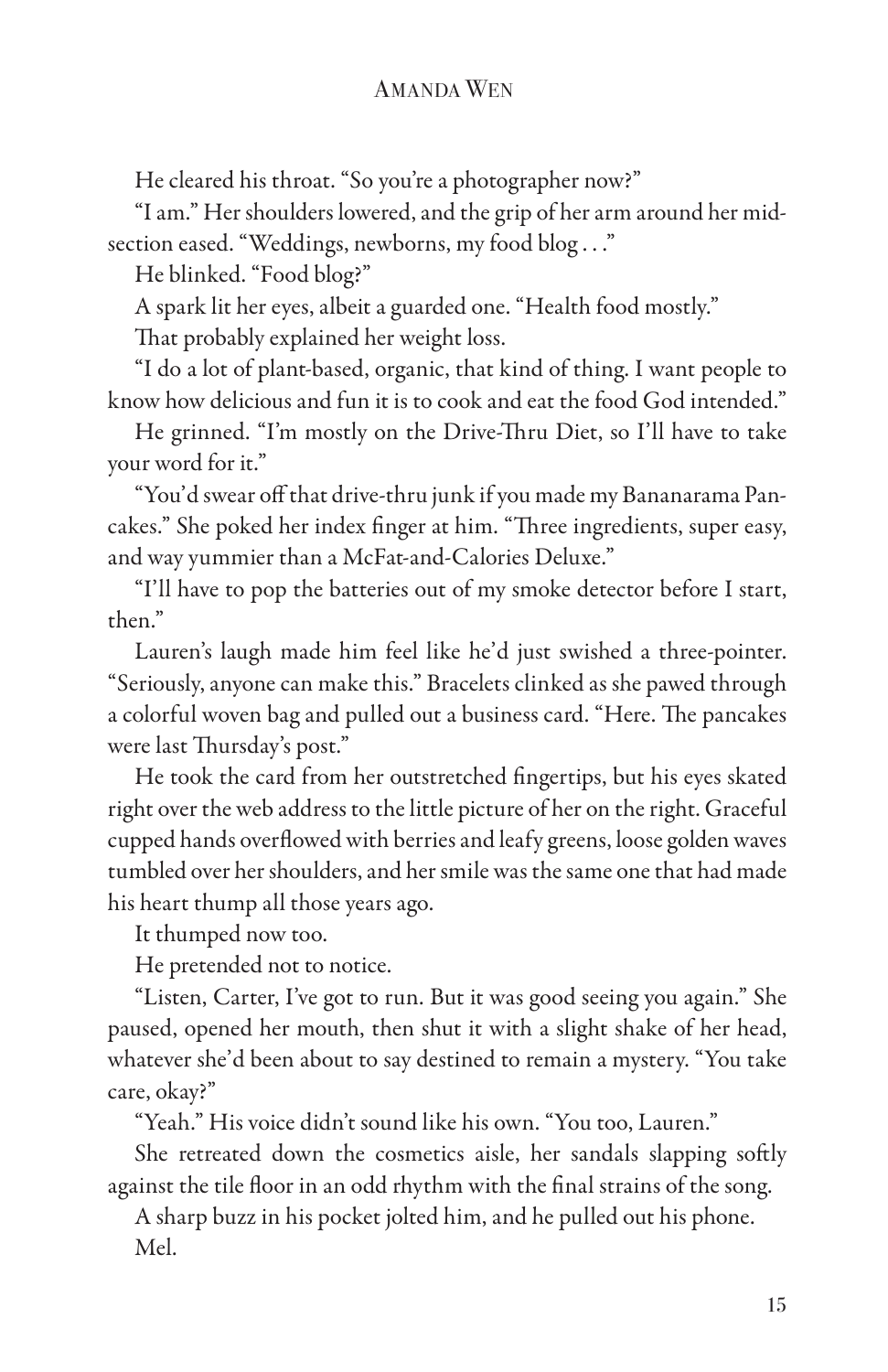#### The Songs That Could Have Been

"Let me guess. You want iced coffee, not hot?"

"Forget the coffee, dill weed." Mel's favorite insult knifed his left ear. "Did you forget you've got a show tonight? We're on air in twelve minutes." His stomach dropped. As a matter of fact, he had forgotten. Lauren Anderson had made him forget everything. Just like she always did.

 $\rightarrow$ 

The next afternoon Lauren's red Jeep responded with a cheerful horn chirp as she pressed the lock button, then slipped her keys into her purse and crossed the sunbaked parking lot to the entrance of Plaza de Paz for her traditional Sunday visit. Garrett had been right about this place, blast him. Though Rosie Spencer still had plenty of bad days as her Alzheimer's proceeded down its predictably tragic path, the care and company of staff and residents alike meant that, more often than not, she was still the spunky, vibrant woman Lauren had always known. Even if she rarely remembered Lauren's name.

It had taken Grandma wandering off during a tornado—one that passed within yards of the family farm—for Lauren to see what her brother had been trying to tell her for weeks: Grandma wasn't safe in her home any longer. Goose bumps pricked along Lauren's arms, despite triple-digit temperatures, at the memory of that close call last spring. The dissonant moan of the siren. The panicked desperation when she returned to the kitchen and found Grandma's chair empty. And the meteorologist on TV, his voice strained with impassioned urgency. Her first glimpse of Carter in thirteen years. In fact, he'd—

"Lauren. Hey."

Her brother's greeting mercifully jerked her out of the past, and she glanced across the posh lobby to see him step off the elevator.

"Garrett." She crossed the room for a quick embrace. "I didn't know you were coming today."

They started toward the reception desk, and Garrett's dimple deepened. "Me neither, but Sloane's been going through more boxes."

Grinning, Lauren scribbled her name on the sign-in sheet, then handed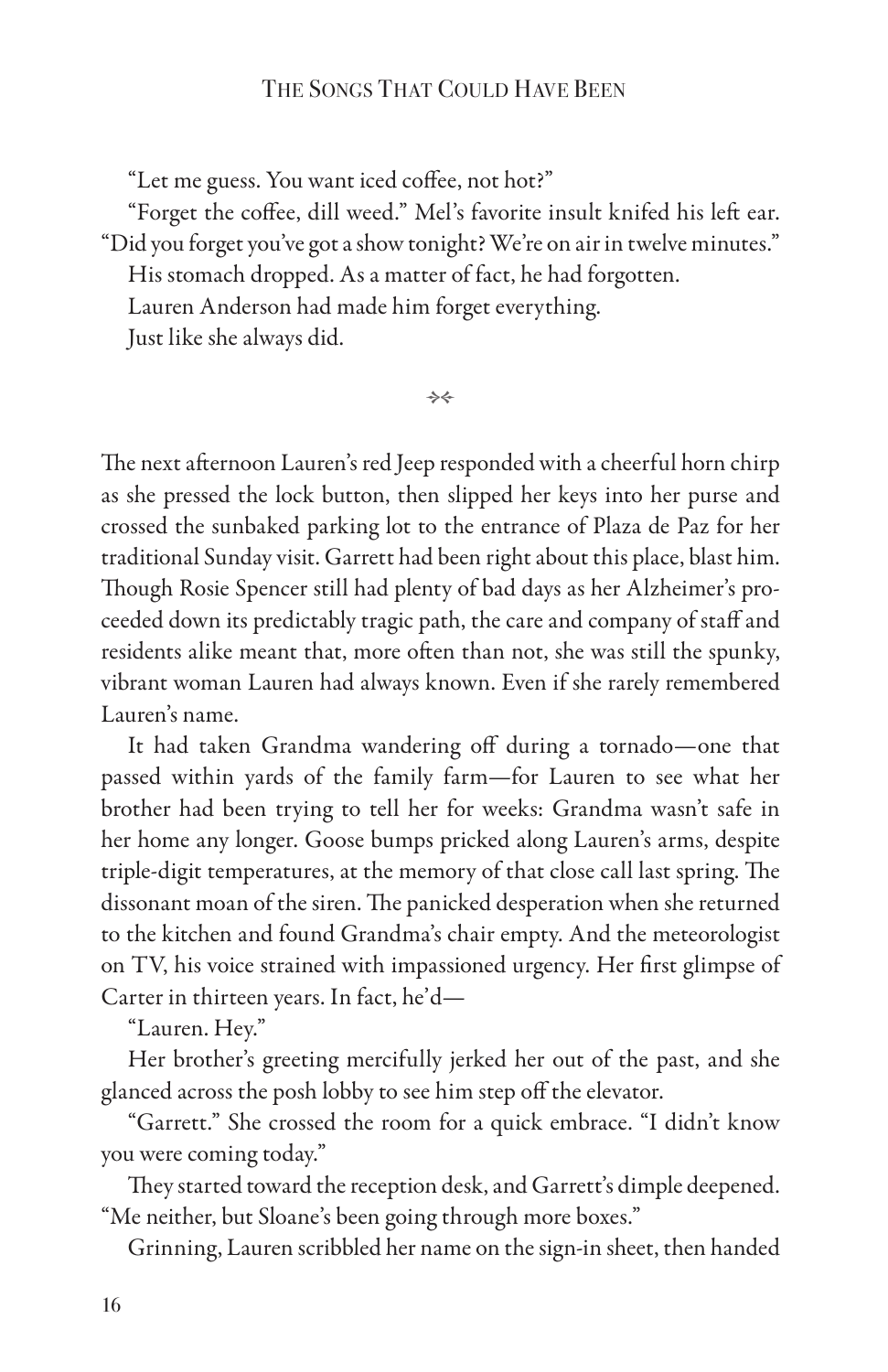the pen to Garrett. "What'd she find this time?" Since purchasing the Spencers' farmhouse and moving in last summer, her history-geek future sister-in-law had taken great joy in digging through a century-and-a-half's worth of family artifacts.

"An old Bible. Black, with red trim on the pages and Grandma's maiden name on the front." He glanced over his shoulder at her. "I'd never seen it before. Does it ring any bells for you?"

"Don't think so, no."

Garrett turned back to the sign-out sheet. "Anyway, I thought I'd drop it by. See if she remembered it."

"Did she?"

"Hard to say. She took it from me and looked through it, but I don't know if it registered." He stashed the pen and swiveled toward Lauren. "So how are you?"

"I'm good." She tightened her grip on the strap of her purse. "I, uh . . . ran into Carter yesterday."

"Yeah?" Garrett leaned against the reception desk. "Couldn't avoid that forever, I suppose. How'd it go?"

"Okay, I think. He didn't recognize me." That moment still ranked as one of her life's most unassailable triumphs. She'd pictured a thousand different versions of Stunned Carter, but even her wildest imaginings paled in comparison to the real thing.

"Well, you've grown up a lot, Lo."

"So's he." And that was where the triumph ended. Because her heart covered in the scars his knife had inflicted—had still done backflips at the sight of those depthless dark eyes. At that sweet tenor voice. At the warmth of his hand on her shoulder during that brief second of reassurance.

Garrett studied her with the same attention to detail he gave his clients' investment portfolios. "So . . . are you all right?"

"Sure. Fine. I mean, it's always a little awkward, seeing your ex. But we're both adults. We exchanged hellos, caught up for a couple minutes, and went our separate ways. And it's over now. Never have to see him again." Except for that stupid billboard . . .

"Okay." Garrett quirked a brow, his almost-infallible Sibling Crap Detector giving off a nearly audible beep.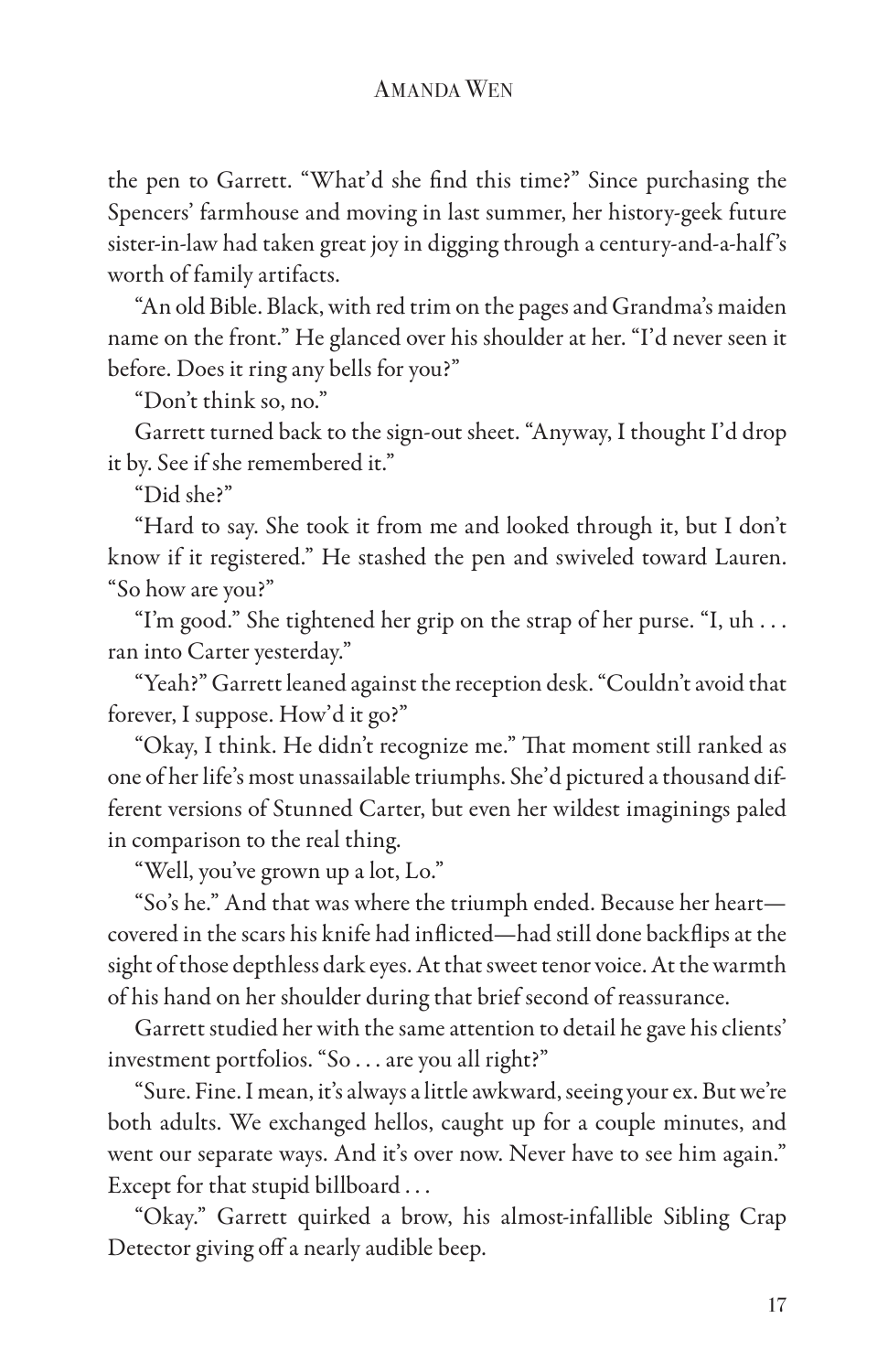"Okay. I'm gonna go see Grandma." Lauren pressed the elevator button, and it lit beneath her touch. "You and Sloane are still on for dinner tomorrow night, right?"

"Long as you make something with gluten in it, we're golden."

The ding of the elevator was perfectly timed with the raspberry she blew him, and he tossed a cheerful wave as she stepped between the sliding steel doors.

 $\rightarrow$ 

Moments later Lauren rounded the corner of a bright-blue hallway and arrived at her grandmother's suite, an entrance decorated with columns and a white picket fence in an effort to make Plaza de Paz as homey as possible. A small touch, perhaps, but one Lauren appreciated.

"Grandma?" She tapped with the brass knocker. "It's me, Lauren."

The resulting silence wasn't unusual, since Grandma sometimes napped during the day. Maybe the visit with Garrett had tuckered her out.

"I'm coming in, okay?" Lauren crept in, and sure enough, Grandma's familiar snowy curls peeked up over the top of her much-loved blue recliner.

"Grandma?" Lauren peered around the chair.

The pale-blue eyes behind Grandma's gilt-framed glasses were wide and filled with tears. Her thin lips trembled. Open on her lap was a softly worn Bible.

Lauren fell to her knees in front of Grandma's chair and sought the unseeing gaze. "Grandma." She laid a hand over the wrinkled one on the Bible. "Grandma, it's okay. You're safe. It's me, Lauren. Barbara's daughter. Your granddaughter."

But a tear spilled down the weathered cheek. "I can't . . . can't . . ." With her free hand, she tapped the Bible.

Lauren glanced at the red-edged white pages in her grandmother's lap. The print was smaller than the Bible Grandma usually read, the one that always sat on the little table beside the recliner. Her vision was still sharp, especially given her age, but that font was pretty small.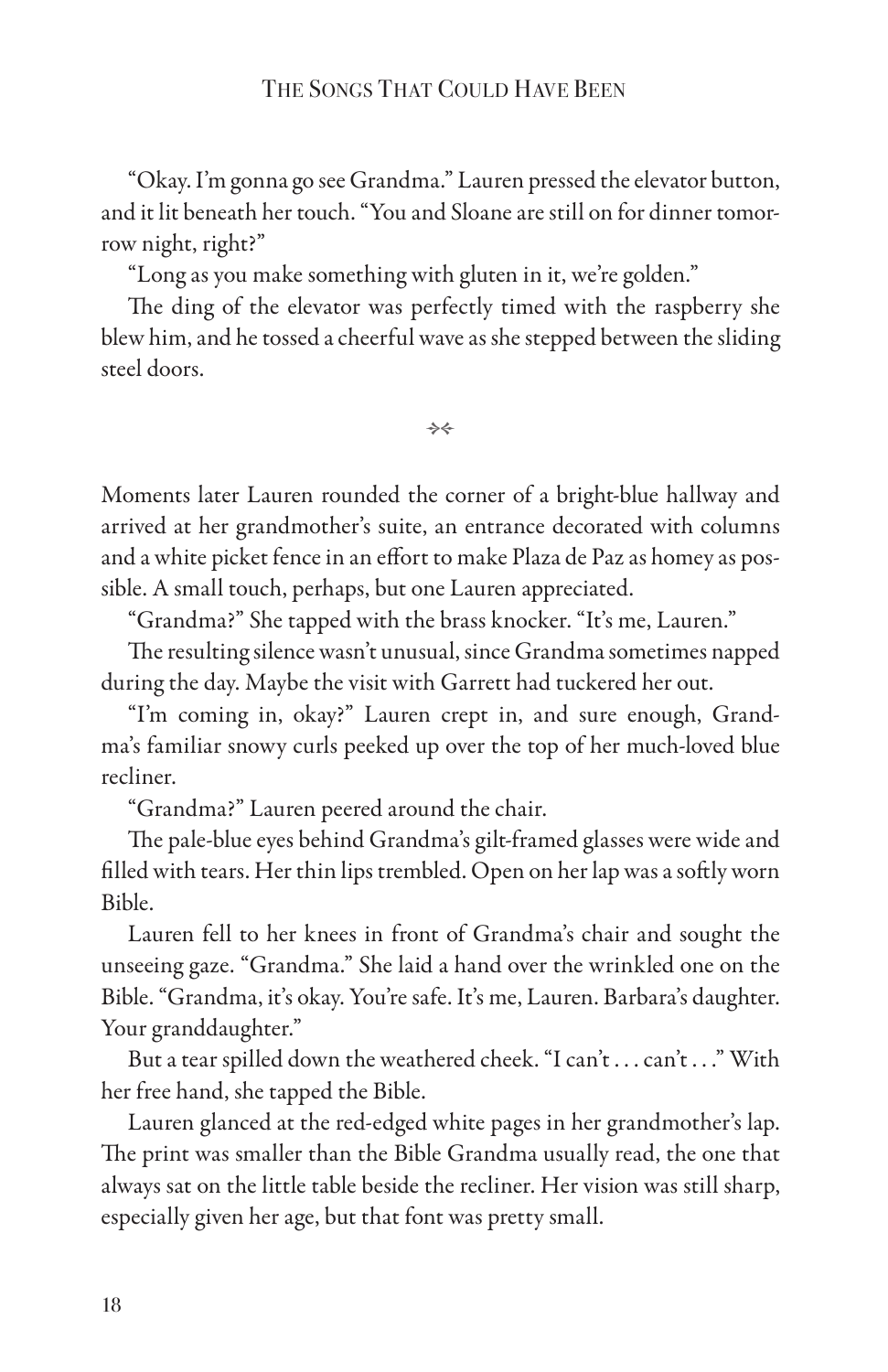"Would you like me to read to you? Is that it?" Relieved at having uncovered the source of frustration, Lauren eased the Bible from her grandmother's shaky grasp.

Genesis 48? Lauren's forehead creased. Usually her grandmother found her comfort and encouragement in the Psalms or the letters of Paul.

"Grandma, is this where you want me to start? In Genesis?"

Taking her grandmother's silence as assent, Lauren sank into the chair beside hers, the faithful companion recliner that had belonged to Grandpa. Orrin Spencer had been gone nearly two years now, but the plush blue velvet still gave off a faint comforting whiff of musky aftershave and pipe smoke.

She adjusted the Bible on her lap. "And it came to pass after these things, that one told Joseph, Behold, thy father is sick: and he took with him his two sons, Manasseh and Ephraim—" A choked sob cut her off. Grandma held a wrinkled fist to trembling lips.

"Grandma?" Lauren leaned in. "Please tell me what's wrong."

"Ephraim," came the guttural response. "He should've been here by now. We were supposed to meet . . . Can someone tell me please . . . what's happened to Ephraim?"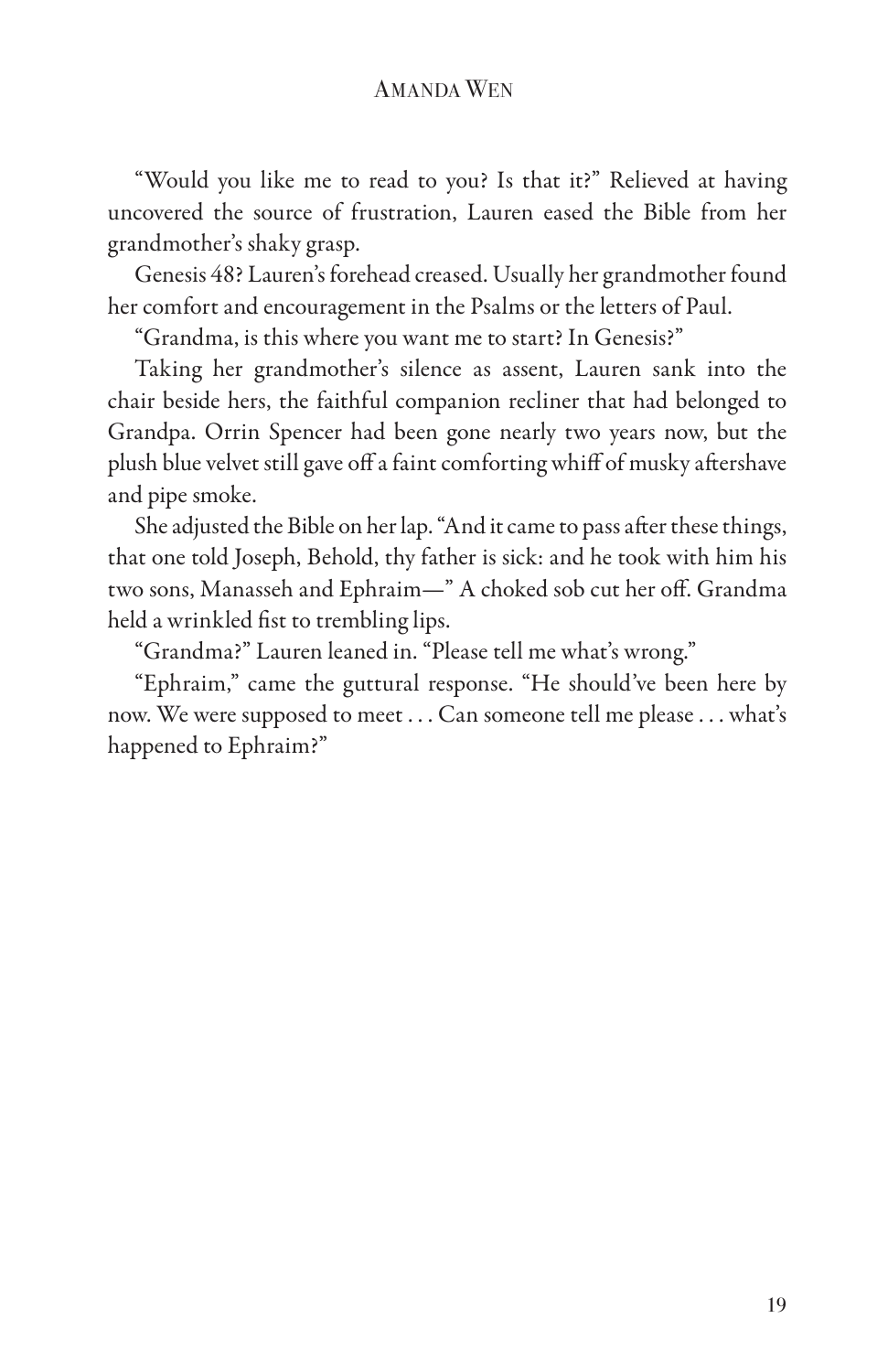# CHAPTER THREE  $\leftrightarrow$

"Grandma?" Kneeling, Lauren sought her grandmother's frantic gaze and tried to still the aged, trembling hands. "Who's Ephraim?"

"He's never this late." Beneath Lauren's gentle grasp, one cold hand clenched and loosed, clenched and loosed. "Where *is* he? Has something happened?"

Lauren grabbed the remote and switched off the TV. "Grandma, it's all right. We'll find Ephraim." The unfamiliar name rolled around her tongue. "But . . . let's get some help, okay?" Reaching for the speaker on the wall behind the couch, she yanked its cord and kept her voice as calm as she could. "Hello? Hi. Hi. Can we get some help please? Rosie Spencer, room 621."

"I'll have someone right there," came the fuzzy reply.

"Thank you." Lauren turned from the intercom to her grandmother. "Grandma, help's on the way. Do you want me to call Garrett?"

Grandma stared at Lauren, jaw slack. "Who?"

Lauren could have face-palmed. The last year and a half or so, Grandma had mistaken Garrett for her late husband, whom Garrett strongly favored. "I meant Orrin. Could I call Orrin to come help you?"

Grandma drew back, shaking her head. "N-n-no, not . . . I don't know any . . . I'm supposed to meet *Ephraim*."

"Okay, okay." Lauren placed her hands on the thin, stooped shoulders. "It's okay. We'll find—"

"Get your hands off me." Grandma twisted free, venom in her eyes. "Don't *touch* me."

Lauren stood, eyes stinging, her own limbs trembling. Before Alzhei-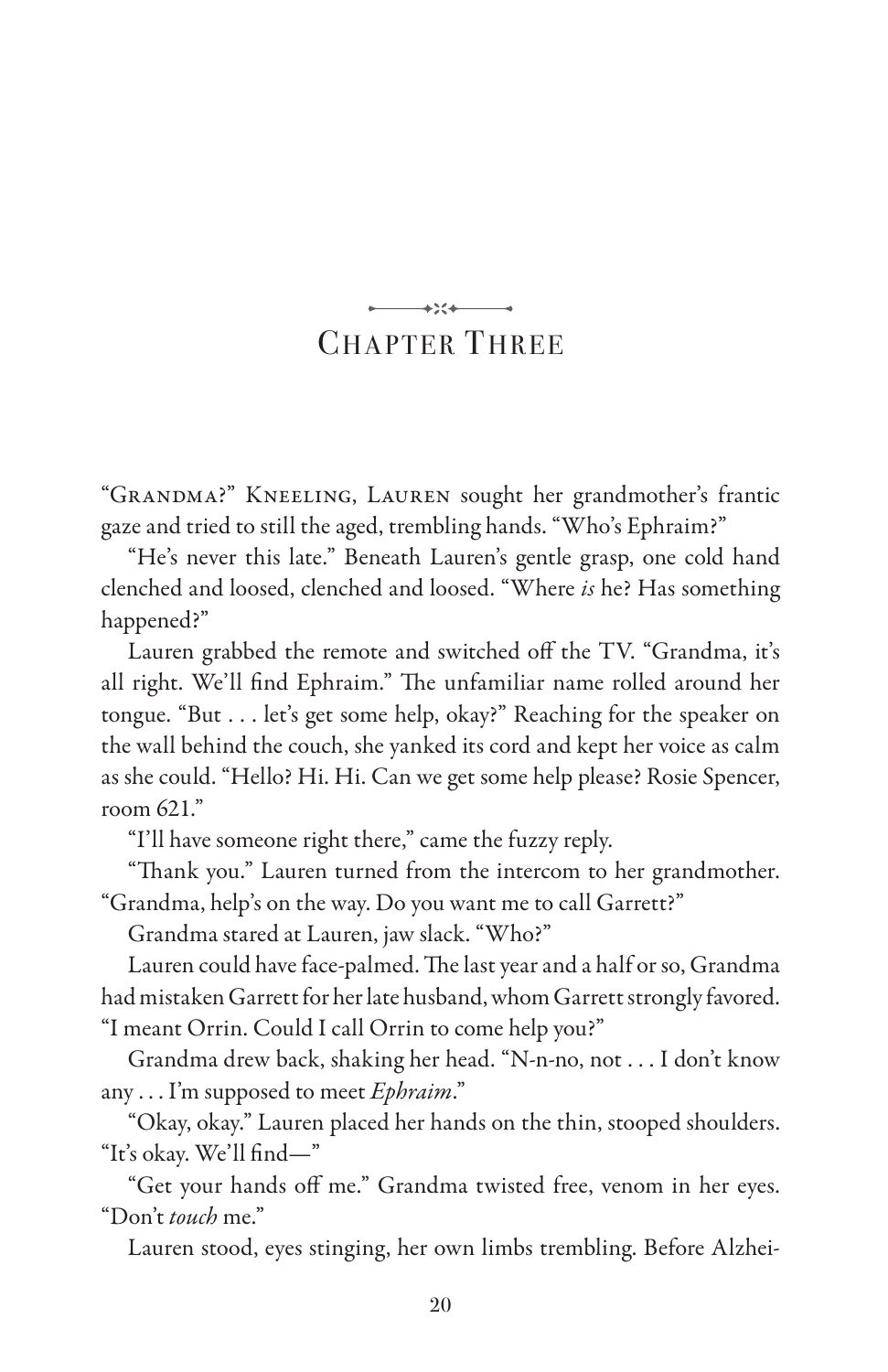mer's, Rosie Spencer had been the perfect blend of sugar and spice. But her brain's ravenous, unwanted guest sometimes turned her into an entirely new person.

Lauren knew to expect it. But she never knew how to make it not hurt.

The door opened, and a heavyset blonde nurse clad in green scrubs walked in. *Marsha*, her name tag read. "You called for some help?"

"Thank you, Jesus," Lauren whispered, and dove for her phone to text Garrett.

Marsha took over, and after a few moments, Grandma was subdued but weeping quietly. Taking refuge in the bedroom, Lauren pressed a fist to her mouth to stifle her own sobs. Her heart broke over and over and over again at her grandmother's misery. At the relentless horror of this awful disease.

Garrett burst through the door. "I came back as quick as I could. What's going on?"

"Grandma was already upset when I got here, and I think I made it worse." Lauren yanked a tissue from the box on the nightstand. "She didn't know who I was or where she was. She just kept talking about someone named Ephraim."

Brow knit, Garrett looped his arm around Lauren's shoulders while she blew her nose.

"Ephraim?" he asked. "Does she even know someone named Ephraim?"

"I don't think so. She was reading that Bible you gave her, the part of Genesis where Jacob blesses Joseph's sons. One of them had that name." Lauren balled up the damp tissues and tossed them into the trash can, then sank onto the bed. "But I don't remember that story meaning anything special to her, and she kept looking around, saying Ephraim was supposed to meet her, and it wasn't like him to be this late." She glanced up, hoping against hope her know-it-all big brother would have a ready answer. "What in the world could that mean?"

But her confusion reflected on Garrett's face, and he spread his hands. "No idea."

A quiet knock came from the door, and Marsha beckoned them into the living room, stethoscope draped around her neck and laptop in her arms. "I think the worst of it is past. I went ahead and gave her the Namenda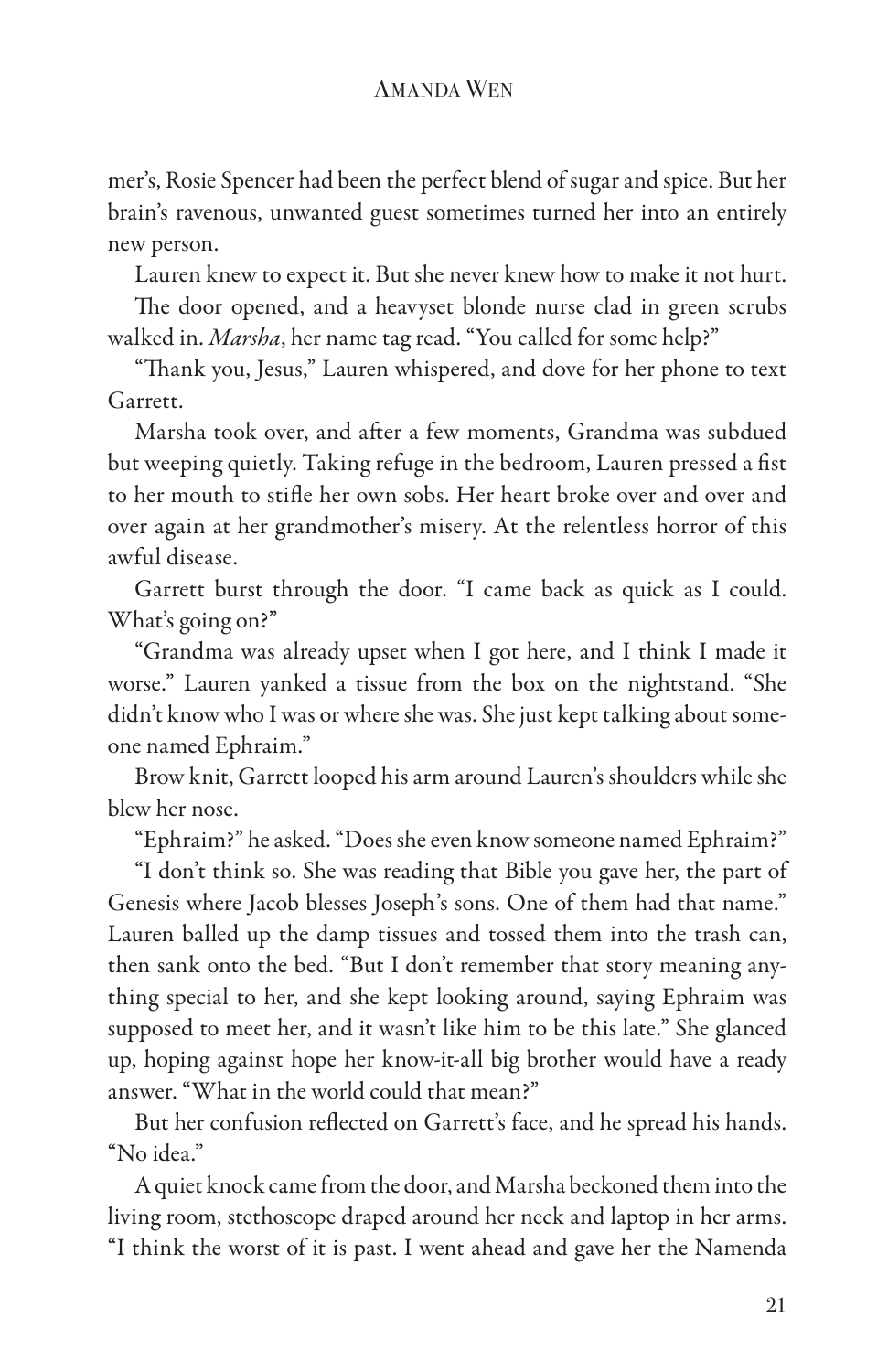and a touch of Ativan to calm her down." Blue, heavily lined eyes flitted from Lauren to Garrett and back again. "Do you two have any idea what might've upset her?"

"The only thing I can think of is that old Bible I brought earlier," Garrett said. "We found it in some stuff from her old house."

"And when I got here, she had it open and was crying and asking about someone named Ephraim." Lauren twisted the ring she wore on her middle finger. "We've got no idea who that is."

"Well, here's the Bible." Marsha retrieved it from where she'd placed it on Grandpa's chair. "Maybe put it away for now, yeah?"

Nodding, Garrett took it and slid it onto a high bookshelf. "She had it open to a passage that referred to an Ephraim. Could that have triggered a memory?"

"It's possible." Marsha's pager beeped. She pulled it from the pocket of her scrubs, gave it a glance, and replaced it. "Sometimes seemingly random things can remind them of another era of life, or even make them think they're living in that era. Remember, these patients perceive time much differently than we do."

"Right." Lauren's mind flitted back to after Grandpa had died, when Garrett wore suits for months because letting Grandma believe he was her husband seemed easier than breaking her heart every day with the news of his death. She didn't make that mistake as often anymore, which was a comparative mercy. But beneath the mercy was sadness. She didn't recognize Garrett much at all these days.

"In any case, it's triggering something powerful. Something locked deep inside," Marsha explained. "It's surfacing—or trying to—but she can't quite access it."

Garrett tilted his head. "So she remembers enough to know she should remember, but not enough to actually remember."

Marsha closed her laptop with a sad smile. "Basically, yeah."

"So what now?" Lauren's gaze traveled to Grandma.

"She should be fine." Marsha started for the door. "But maybe try to find out who Ephraim is. And why he seems to mean so much to her."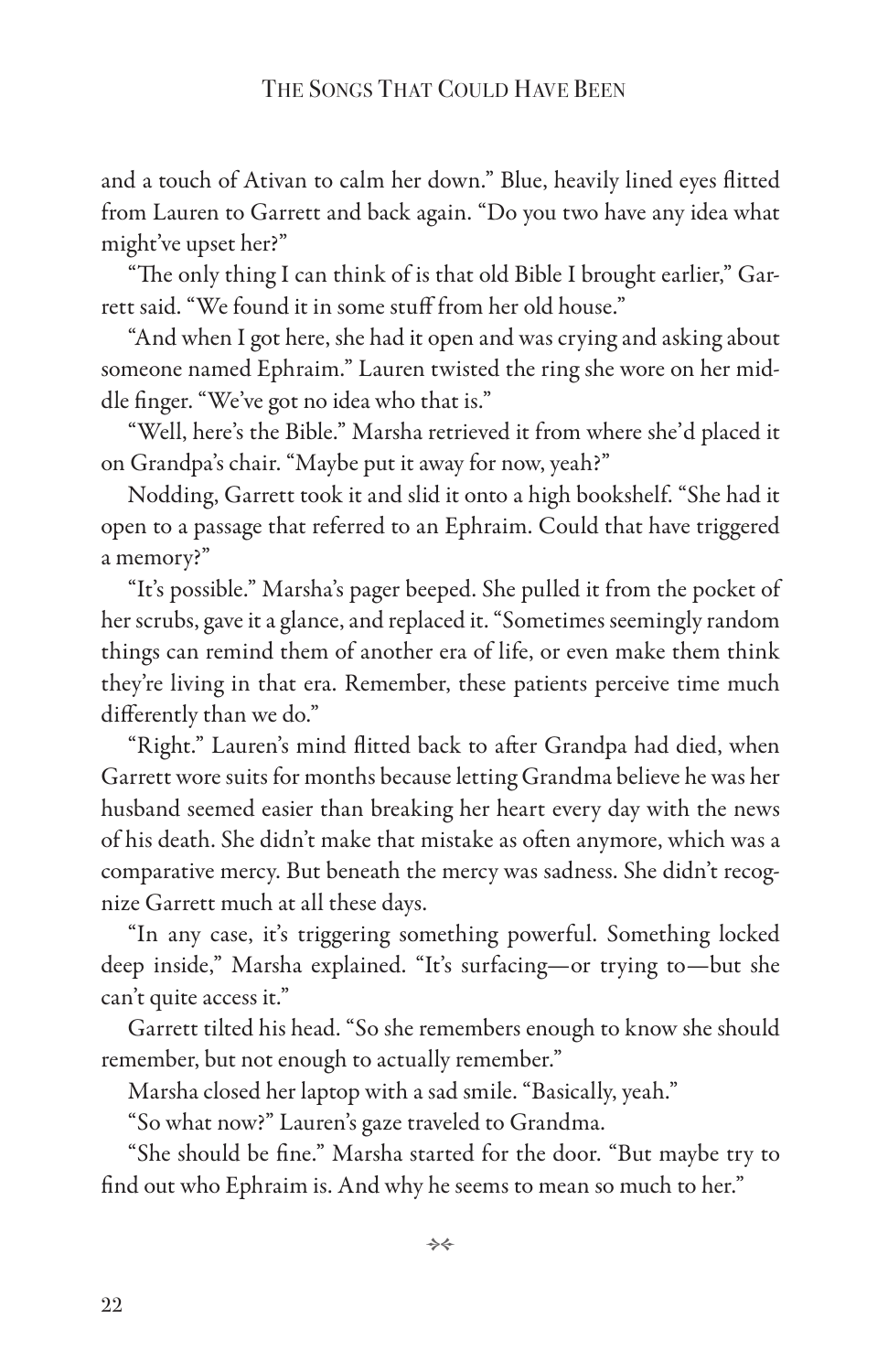Where is it? Where's that book?

That handsome young man who visits often, the one who my heart knows but my mind can't remember, brought me a book today. And something about it upset me.

That's probably why I can't find it. The lady in green, who's always smiling and cheerful and gives me my medications every afternoon, probably told them to hide it from me so I wouldn't get upset.

They're so protective, all these people in green. Handsome is too, and the girl who looks just like him. They want to protect me from everything. Keep me safe. They love me. They say that often, and my heart knows it's true.

But sometimes all this protectiveness, all this thinking they know what's best for me, doesn't feel like love.

There it is. On that top shelf. Handsome put it up there. He's much taller than I, but if I stretch up . . . just a little more . . .

There. Got it.

Holy Bible.

The Bible's what got me all stirred up?

That can't be right. I've found such comfort in these pages over the years. Such encouragement. Such wisdom.

But this isn't the Bible I usually read. This one is small. Black cover. White pages. Red edges.

Black. White. Red.

Ephraim.

The name socks me a good one.

But that's all I can remember.

Not his face, or how I knew him, or anything other than his name . . . and that he was supposed to meet me.

Meet me . . . where? And why?

He's running late. Oh, that's not unusual, not for him, not with things being the way they are. But even he's never this late. Where is he? Did something happen? Something must've happened.

Could I answer these questions once upon a time? Have the shadows in my mind eaten them like they have so much else? Or have the answers always been a mystery?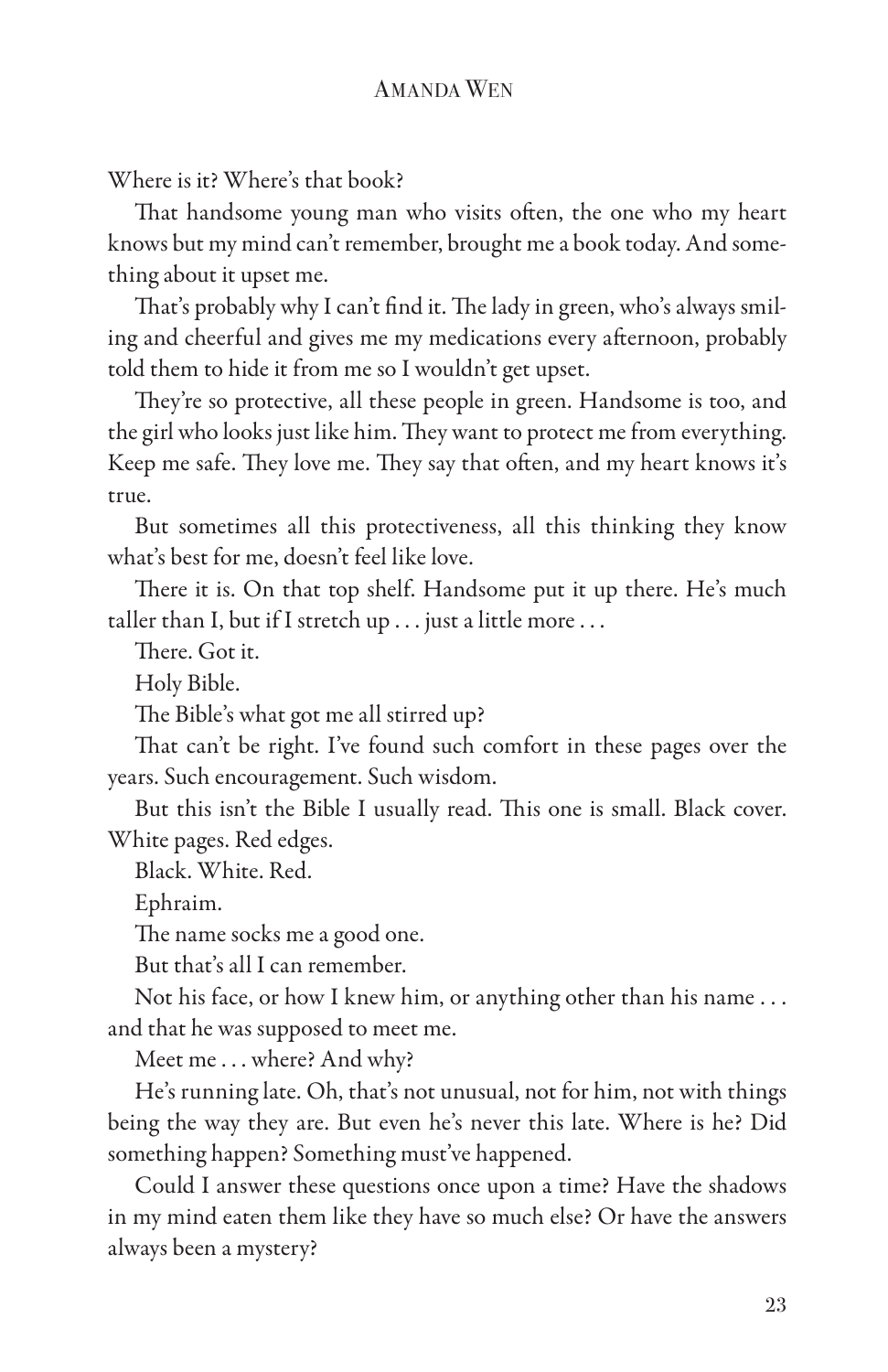# The Songs That Could Have Been

One thing I know for sure. He must've meant the world to me. I know that by the sting in my eyes. The ache in my heart.

But . . . who was he?

So much I don't remember.

And so much I'd give anything to be able to.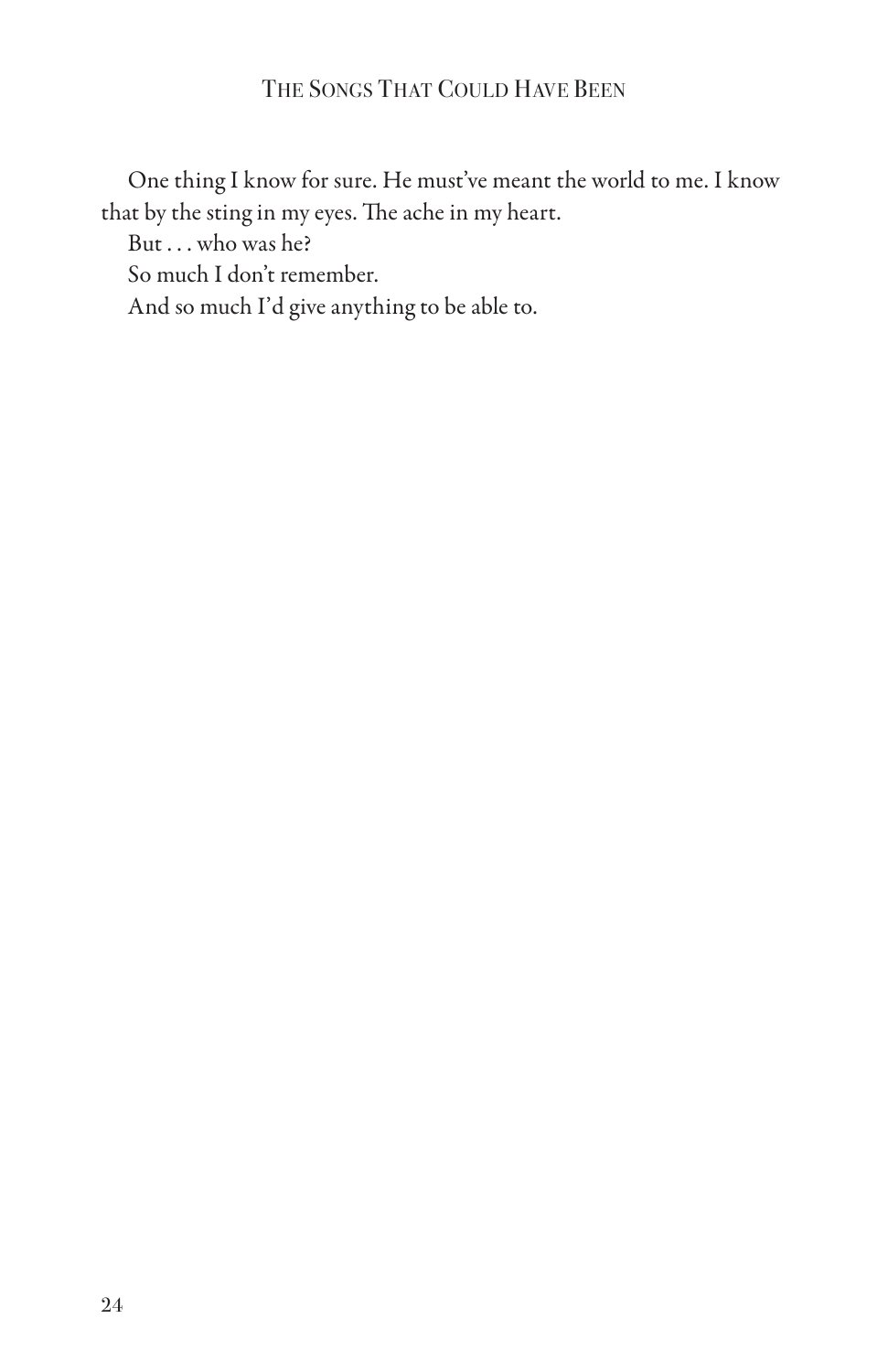# CHAPTER FOUR  $\leftrightarrow$

CARTER TAPPED THE open doorframe of the news director's office moments after finishing the Monday noon newscast. "You wanted to see me?"

"Carter. Come in. Have a seat." Kathleen Weaver's fleshy fiftysomething face curved in a smile. Her beringed hands motioned to the padded chair opposite the large oak desk. "Can I get you a drink?"

He sank into the chair and loosened his tie. "Water would be great."

"You sure?" Kathleen slid a small bottle of Crown from the top drawer of her desk. "You're off the clock, and we've got something to celebrate."

Carter offered a tight smile to cover the shock and tamped down the churning in his gut that started up every time he saw alcohol. Smelled it. Thought about it. What it had done to his dad. To him. To nearly everyone he cared about.

Lauren Anderson included.

"Still gotta drive home, though." He tried to keep his tone light. "So water it is."

"Suit yourself." She retrieved a Dasani from the little refrigerator behind her desk and handed it to him, then doctored her travel mug. His shoulders tightened as the sharp smell poked at the flimsy cover he kept over his memories and messy emotions.

"You said we're celebrating?" He focused his gaze on his boss's face and not her drink.

"That we are. The latest ratings." Kathleen squeezed behind her desk and turned her computer screen.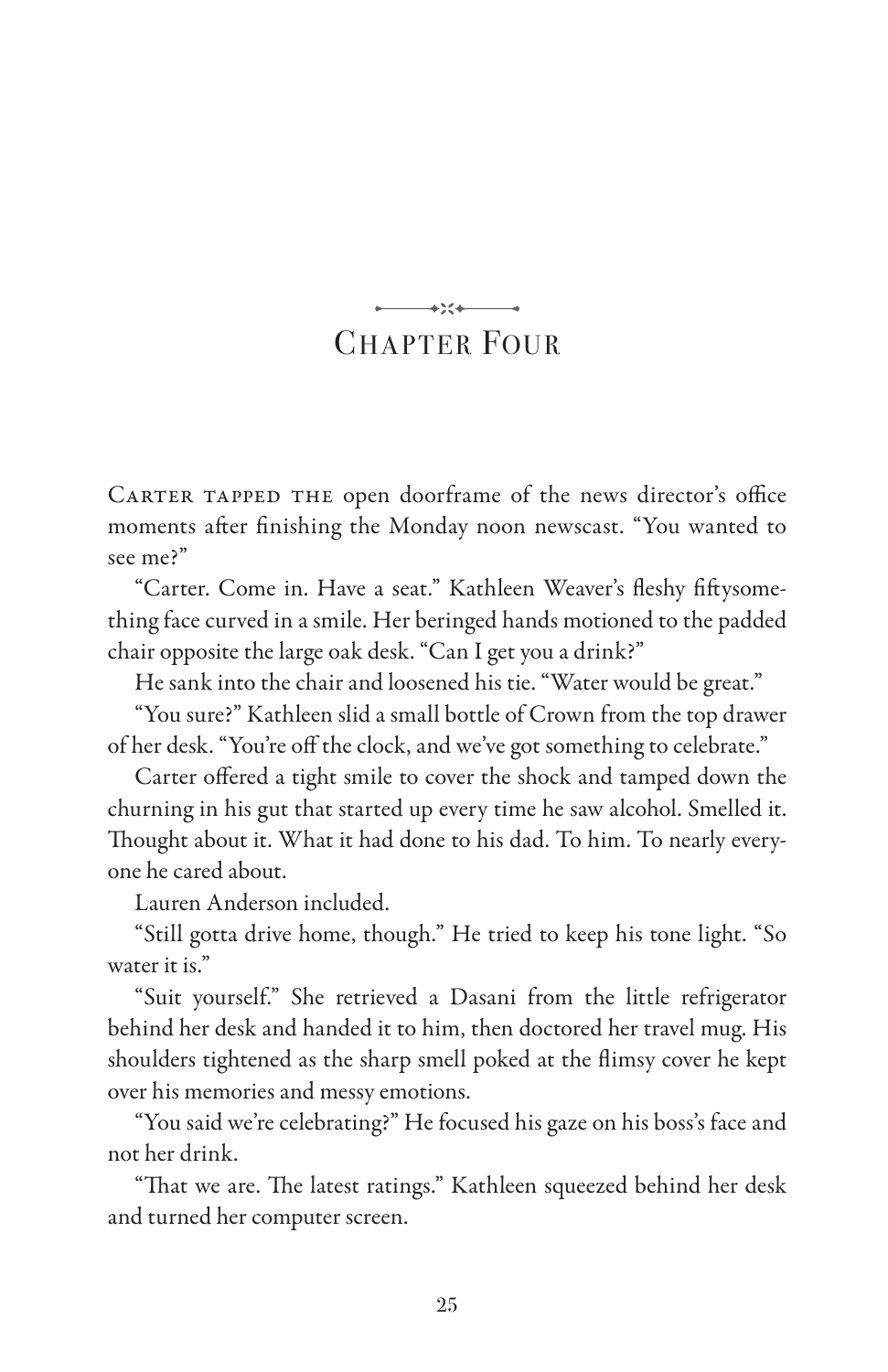Carter leaned in for a closer look. No, he wasn't seeing things. They really were a solid number two in the Wichita market for the first time since his arrival.

"Nice." He lifted his water bottle in a toast.

Kathleen clinked her coffee mug against it, cackling with glee. "Those cupcakes over at Channel Nine can choke on it."

They were still light-years behind Channel Fourteen, but Carter wasn't about to point that out.

Kathleen tore her gaze from the screen and feasted her eyes on him. "And it's all thanks to you."

Carter drew back. "Me?" Nearly a year and a half working the morning show, and he still couldn't believe they'd hired him. There he was, green as anything, attempting to convince the powers that be that his first job in weather should be in a place where lives would depend on his forecast. Even he didn't buy his sales pitch. Never in a million years would he have gone for it if not for the quiet yet relentless encouragement of his friend and mentor, Chief Meteorologist Jim Ford.

"Ratings are up across the board, but look where the highest jump is." Kathleen's long navy-blue fingernail pointed to a few lines in the report. "Monday through Friday mornings. Your shift."

Carter's eyes widened. "Really?"

"And it's not just TV either. Our YouTube channel gets thousands of hits, and our app use has tripled since you came on board."

"Wow. Thanks for telling me." His smile widened, and satisfaction filled his chest. Okay. So maybe he hadn't been immersed in weather since birth like most other meteorologists. Maybe he didn't have that bright, shiny University of Oklahoma meteorology degree beaming from the wall of the weather center like his colleagues did. Maybe his degree had come via online school instead, with study time stolen in fits and starts while holding down a job as a beat reporter in Alabama.

But maybe that didn't matter. Because it looked like he was finally getting the credit all his hard work deserved.

"It was a risk, hiring someone so inexperienced." Kathleen leaned back in her chair with a smile. "But it's paid off. We're attracting more viewers —younger viewers—than we have in years. Heck, even some older ones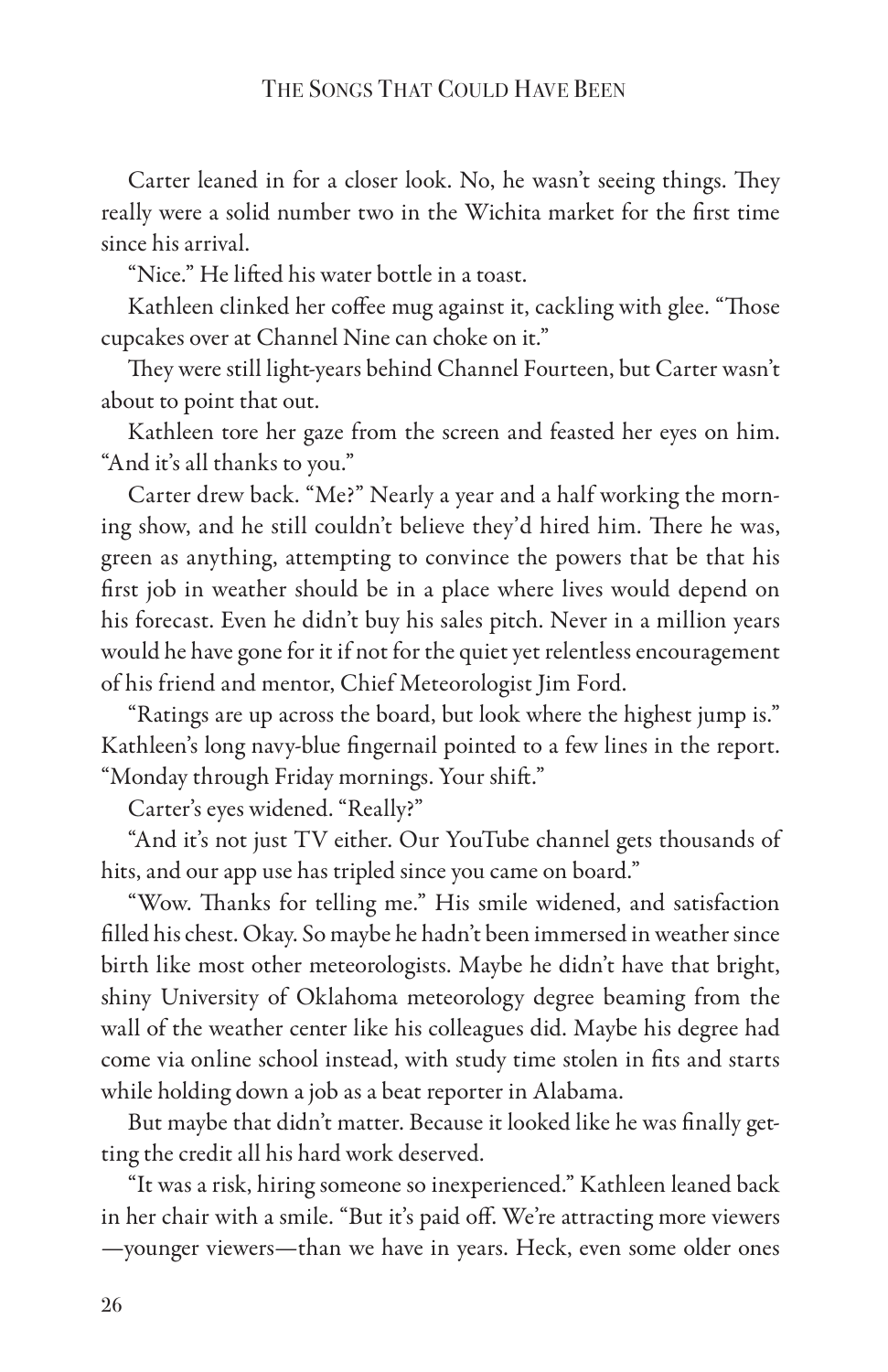can't get enough of you." Her gaze slid over his face. "Helps that you're so easy on the eyes."

His balloon of professional pride deflated, zooming around the small office with an almost audible *pbbbbttththththt*. So he was just eye candy to his boss. Even after all this, she still didn't take him seriously.

Ah, well. He knew why he was here. And Jim believed in him. That had to count for something.

He slapped on the smile Kathleen doubtless expected. "Happy to help. Always am."

She beamed. "That's the kind of can-do spirit we like here at K-KAN. And that's why I think you'll be *thrilled* with our new noon segment: 'In the Kitchen with Carter.'"

His brows shot up. "I'm sorry?"

"You're always joking about how you don't cook, so what better way to add some pizzazz to the noon show than to showcase some local chefs? Let them show off some recipes live on air, and let our resident non-cook learn how to slice and dice."

Cooking lessons.

On air.

All those all-nighters he'd pulled striving for that meteorology degree couldn't possibly have prepared him for this.

He jiggled the half-empty water bottle. "So you're going to bring in real chefs, and they're giving me cooking lessons. On live TV."

"Precisely," Kathleen replied. "They'll get some exposure, a boost in business. You'll get more airtime . . ."

"And we'll get higher ratings."

"Gotta strike while the iron's hot, my friend."

Carter bought time with a hefty gulp of water. This whole thing reminded him of high school basketball, when he'd made varsity as a freshman but didn't get the minutes he wanted or the assignments he thought he deserved. "Just do your job, Douglas," was Coach Bell's only response.

It paid off, though. He did his job, his teammates did theirs, and they made the state playoffs all four years. They'd even taken home the state title when he was a junior.

So a cooking segment? Like it or not, it was his job. So he'd do it.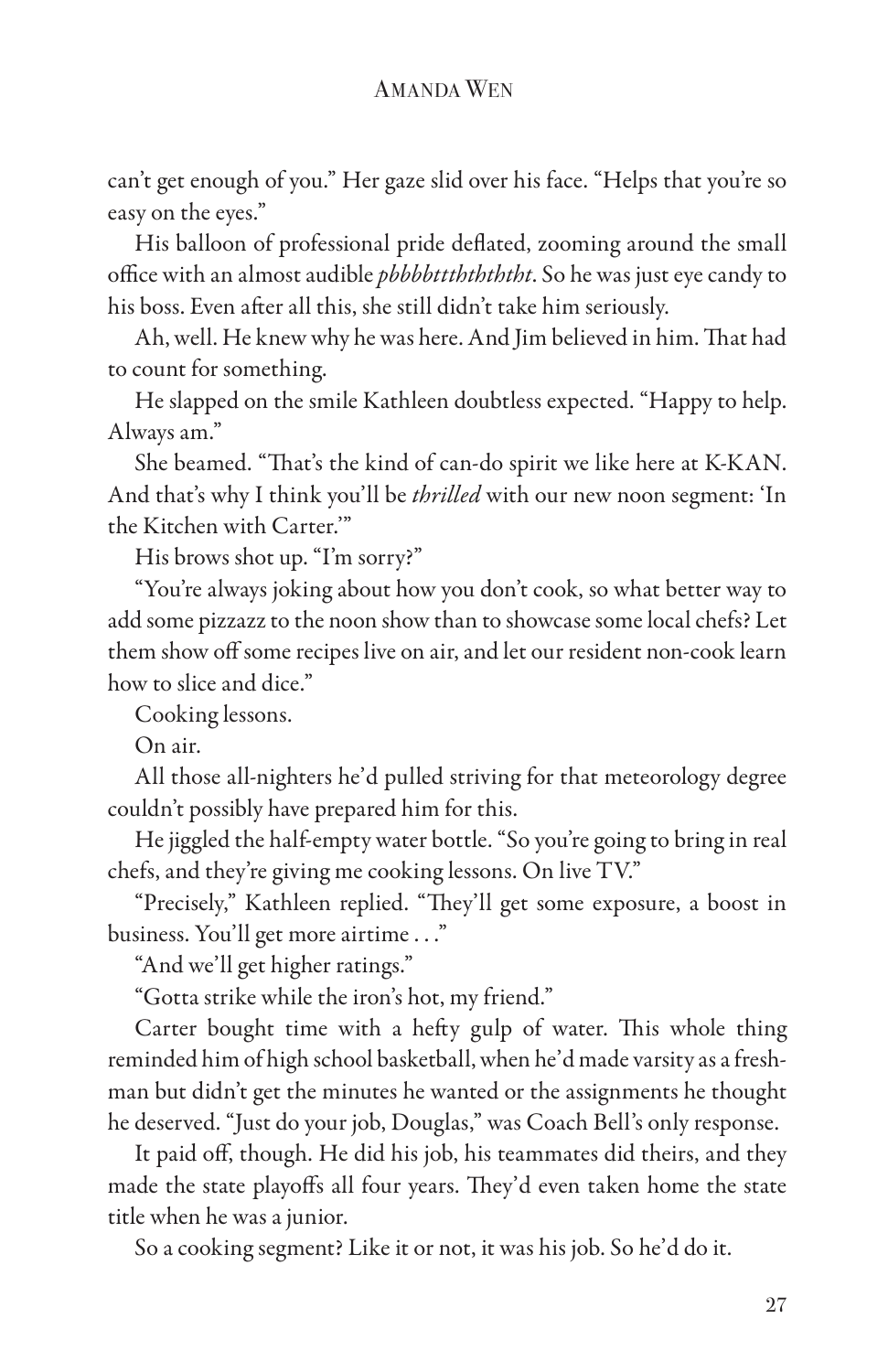He lowered the bottle. "Yeah. Sounds like fun."

"Fantastic." Kathleen clapped her hands, bracelets jingling. "We're hoping to get this off the ground in time for sweeps. We've already got calls in to a bunch of local restaurants—Mottola's, Patrick's, the new vegan place on the east side . . ."

Kathleen prattled on in that throaty, chain-smoker voice of hers, but Carter's focus had slid off the road and into the ditch.

Vegan place. Health food.

*Lauren.*

"What about a food blogger?" The question hopped out before he could consider its merit.

Kathleen paused, her mug halfway to her mouth. "Do you know one?"

"Yeah. She does a lot of gluten-free, plant-based, keto, all that."

Kathleen's eyes lit. "Hmm. I hadn't considered that, but the gluten-free demographic is an important segment of the population." She took a sip. "Think she'd be good on camera?"

Hmm. Lauren was doubtless good behind a camera, if she was a professional photographer. But in front of one? With him?

She'd always had great stage presence, though. And talking about her blog was the only time she'd let her guard down with him the other day. The only time those blue eyes had taken on even a hint of the sparkle that had once been a regular feature. And if it went well, it could boost her blog traffic. Be a good opportunity for her.

A good opportunity for him as well. To extend the olive branch and begin to atone for the sins of his past. He couldn't hope a simple TV appearance could make up for everything he'd done.

But it was at least a start.

Leaning to one side, he retrieved his wallet, fished out her business card, and handed it to Kathleen. "I think she'd do great."

"You're brilliant, Carter. Brilliant."

Brilliant wasn't the term he'd use at this moment, now that Lauren's thousand-watt smile and hands full of berries were in the talons of his boss. Completely idiotic might be more accurate.

But Jim had always counseled him that God had a plan, and even man's stupidity couldn't thwart that plan. So if it wasn't meant to be, then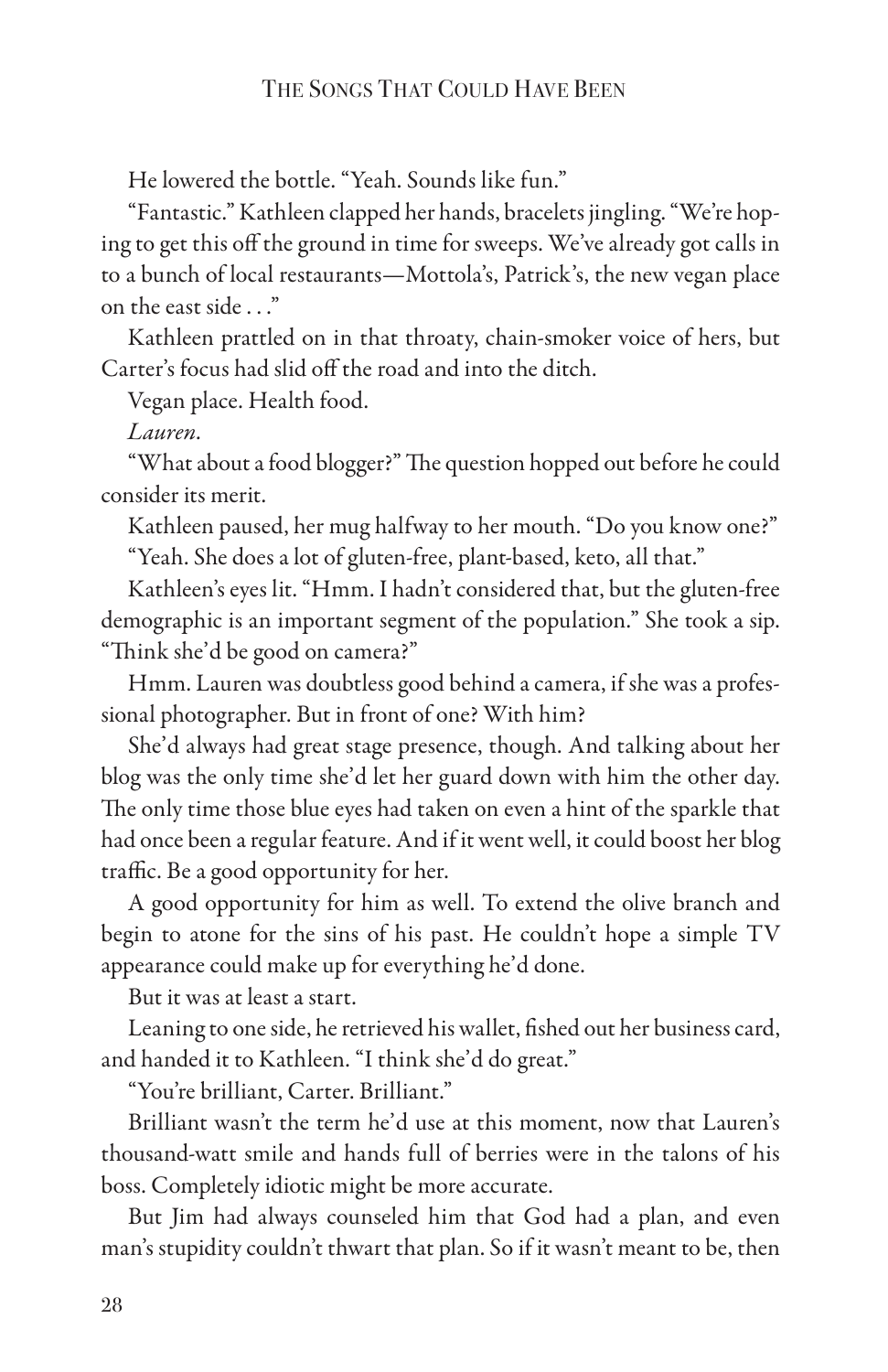Lauren probably wouldn't be interested. A polite *thanks but no thanks* to the producer, and that would be that.

But an enthusiastic *are you kidding? I' d love to* also loomed as a distinct possibility.

And Carter had no idea which option terrified him most.

 $\rightarrow$ 

Lauren's thumbs danced over the screen of her phone as she tapped out a text in reply to her future sister-in-law, Sloane.

*OK, thanks! Just let us know if you see the name Ephraim in any of Gma's stuff.*

She added a few emojis, then hit Send. A moment later, her phone buzzed with the reply.

*Will do. See you tomorrow.*

Lauren pinged back a thumbs-up emoji, then set the phone on the counter and returned to the Mediterranean sea bass sizzling on the stove. The first fillet had been a touch too done for photography, but not for her two cats, Alton and Nigella, who crouched before their bowls, happily devouring the rejects. Thanks to her text-related distraction, this fillet might meet the same fate.

Sliding her spatula beneath the fish, she flipped it to reveal—*yes!*—a perfect golden brown and delicious sear. This was her winner. She pictured it piled high with crimson grape tomatoes, deep-green lacinato kale, and a slice of lemon. Both the image and the aroma made her mouth water.

Her ringtone jangled, and she slid the fillet onto a plate to rest, then grabbed the phone.

"Hi, is this Lauren Anderson from Dollop of Delicious?"

"Speaking."

"This is Morgan Segars from—"

The caller kept talking, but Alton, the three-legged orange tabby, chose that moment to leap onto the counter, perilously close to the fish. With a yelp, Lauren lunged for her cat.

"Everything all right?" Morgan asked.

"Sure. Fine. Just some minor cat problems." Lauren slid a hand beneath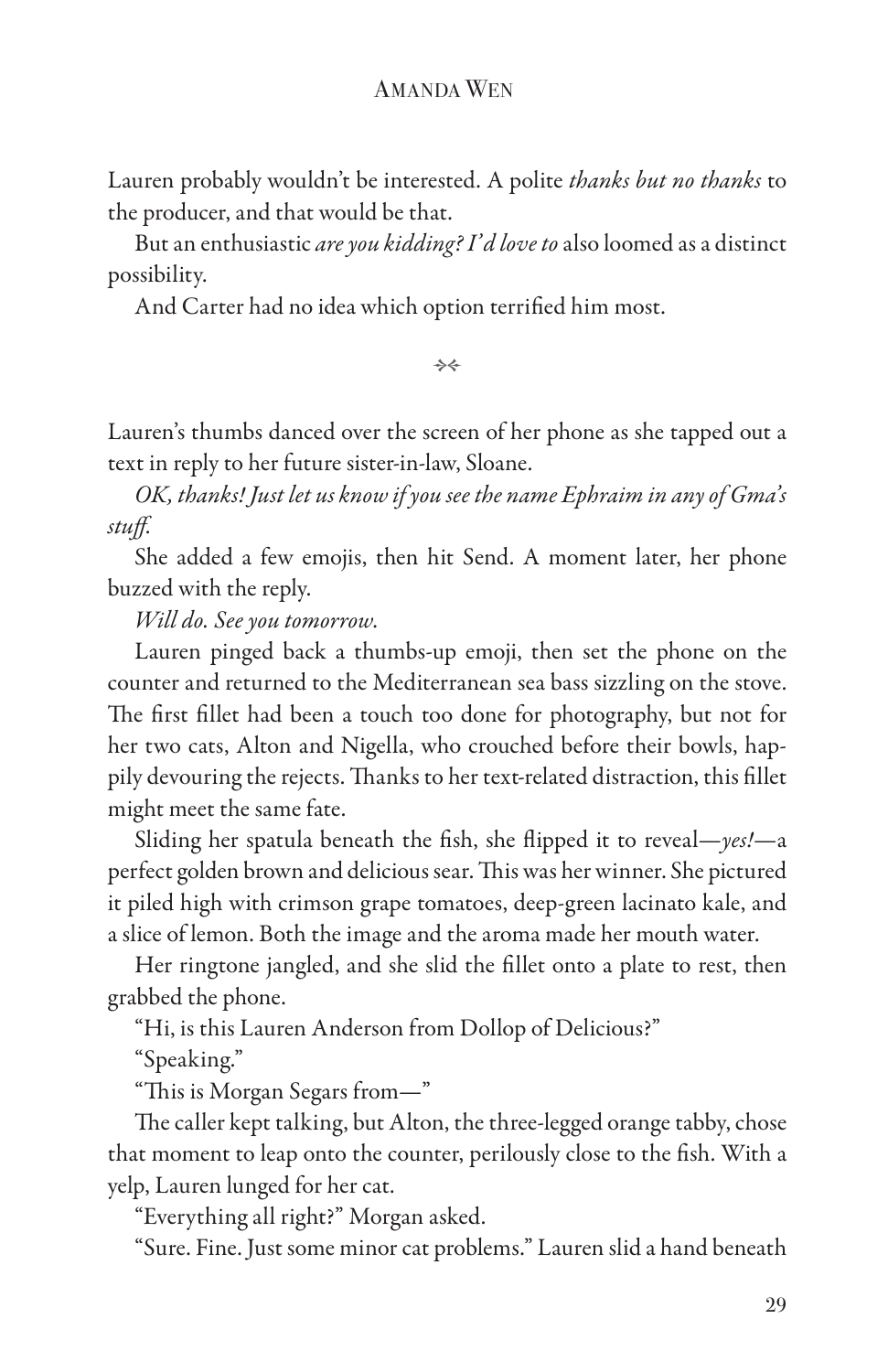### The Songs That Could Have Been

Alton's ample belly and deposited him onto the floor. He eyed her with cool disdain, then turned his attention to grooming his tail.

Morgan laughed. "I've got a pair of Siamese myself, so I get it, believe me. Anyway, I'm calling because your name came up for a new cooking segment we're doing on our noon newscast. I've taken a peek at your blog, and it looks incredible. I just went gluten-free a couple weeks ago, and I cannot *wait* to try those Bananarama Pancakes."

Her heart warmed at the praise. "Thank you."

"Our segment is looking for local food talent to appear on our show, cooking alongside one of our most popular news personalities. We'd like to schedule you for an appearance soon, if you're up for it."

Lauren gulped. Appearing on television wasn't exactly in her comfort zone. They always said the camera added a few pounds, but any time she saw herself on video, "a few" seemed a drastic understatement.

But that was Old Lauren. Fat, Insecure Lauren. This was New Lauren. Thin, Healthy, Confident Lauren. And every literary agent she'd queried in her efforts to secure a cookbook deal had told her she needed to boost her platform numbers. One had even suggested reaching out to local media and scheduling a TV appearance. And now here was the local media on the other end of the phone, offering a TV appearance, without her having had to lift a finger. Was this God's provision or what?

"Absolutely, Morgan, I'd love to, and I'm grateful for the opportunity." She glanced at the Van Gogh calendar on her wall. "When were you thinking?"

"How's next Thursday, the seventeenth? Around eleven, so we can get everything set up?"

"Perfect." She reached for a pencil. "I'm sorry—what station did you say you were with?"

"Channel Five."

She paused, pencil hovering over the calendar square and her stomach twisting into knots. Channel Five. That wasn't . . . was it?

"Can I ask how you found out about me?"

"Our news director had your card. She said she got it from our morning meteorologist. I guess you guys know each other? Anyway, he's the one you'll be cooking with. Our segment's called 'In the Kitchen with Carter.'"